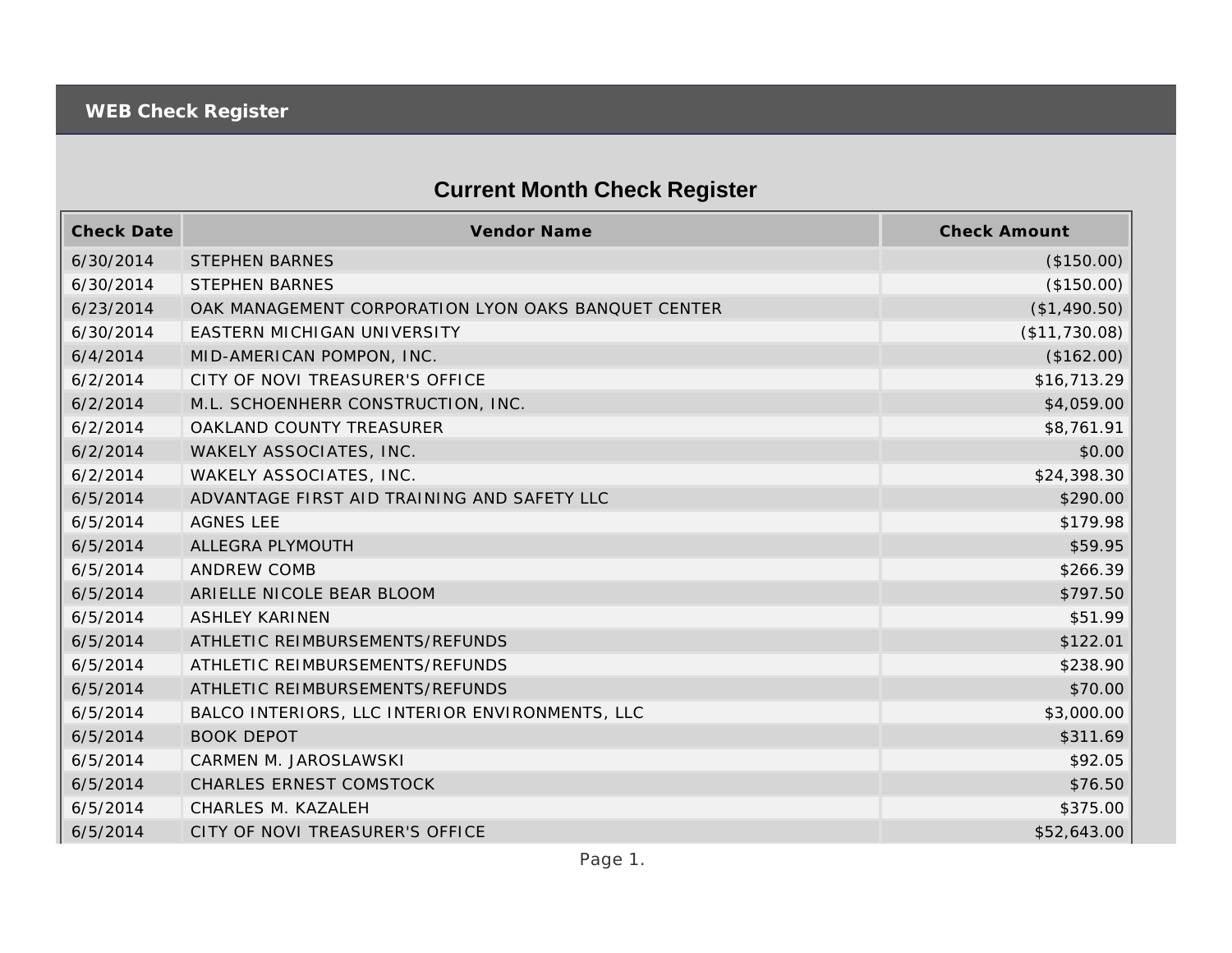| <b>Check Date</b> | Vendor Name                                                           | <b>Check Amount</b> |
|-------------------|-----------------------------------------------------------------------|---------------------|
| 6/5/2014          | <b>COLLEGE BOARD</b>                                                  | \$94,130.00         |
| 6/5/2014          | COMMUNITY EDUCATION REFUND                                            | \$38.00             |
| 6/5/2014          | COMMUNITY EDUCATION REFUND                                            | \$73.00             |
| 6/5/2014          | COMMUNITY EDUCATION REFUND                                            | \$80.00             |
| 6/5/2014          | COMMUNITY EDUCATION REFUND                                            | \$73.00             |
| 6/5/2014          | COMMUNITY EDUCATION REFUND                                            | \$37.00             |
| 6/5/2014          | COMMUNITY EDUCATION REFUND                                            | \$48.00             |
| 6/5/2014          | COMMUNITY EDUCATION REFUND                                            | \$51.00             |
| 6/5/2014          | CONTRACT PAPER GROUP, INC.                                            | \$1,363.68          |
| 6/5/2014          | CRAIG S. ARNOLD DBA MANHATTAN CONCERT PRODUCTIONS                     | \$2,500.00          |
| 6/5/2014          | DAN LEVIN PRODUCTIONS, INC.                                           | \$40.00             |
| 6/5/2014          | DIRECT ENERGY BUSINESS, INC.                                          | \$0.00              |
| 6/5/2014          | DIRECT ENERGY BUSINESS, INC.                                          | \$20,826.75         |
| 6/5/2014          | DONALD J. MASON                                                       | \$835.00            |
| 6/5/2014          | EDWARD W. DUFFY & COMPANY                                             | \$910.35            |
| 6/5/2014          | ENVIRO-CLEAN SERVICES, INC.                                           | \$125,023.55        |
| 6/5/2014          | ERIC J. RADCLIFFE                                                     | \$35.00             |
| 6/5/2014          | <b>EVAN BLANCHARD</b>                                                 | \$165.00            |
| 6/5/2014          | FEDEX ACCT ***378 or ACCT ***353                                      | \$87.99             |
| 6/5/2014          | <b>HELEN FRIZZO</b>                                                   | \$450.00            |
| 6/5/2014          | HERFF JONES, INC.                                                     | \$429.52            |
| 6/5/2014          | HIGH TOUCH - HIGH TECH OF MICHIGAN, INC.                              | \$800.00            |
| 6/5/2014          | HOWELL CONFERENCE AND NATURE CENTER                                   | \$300.00            |
| 6/5/2014          | HR STAFFING TEAM LLC dba ENTECH STAFFING SOL./ENTECH MEDICAL STAFFING | \$1,292.50          |
| 6/5/2014          | <b>ILONA RUGG</b>                                                     | \$30.00             |
| 6/5/2014          | <b>JASON IHNAT</b>                                                    | \$700.00            |
| 6/5/2014          | <b>JENNA GRUNDSTROM</b>                                               | \$30.00             |
| 6/20/2014         | <b>JENNA GRUNDSTROM</b>                                               | (\$30.00)           |
| 6/5/2014          | JENNIFER MANRIQUEZ THE BILINGUAL FUN CO. LLC                          | \$420.00            |
| 6/5/2014          | JOSTENS, INC.                                                         | \$858.00            |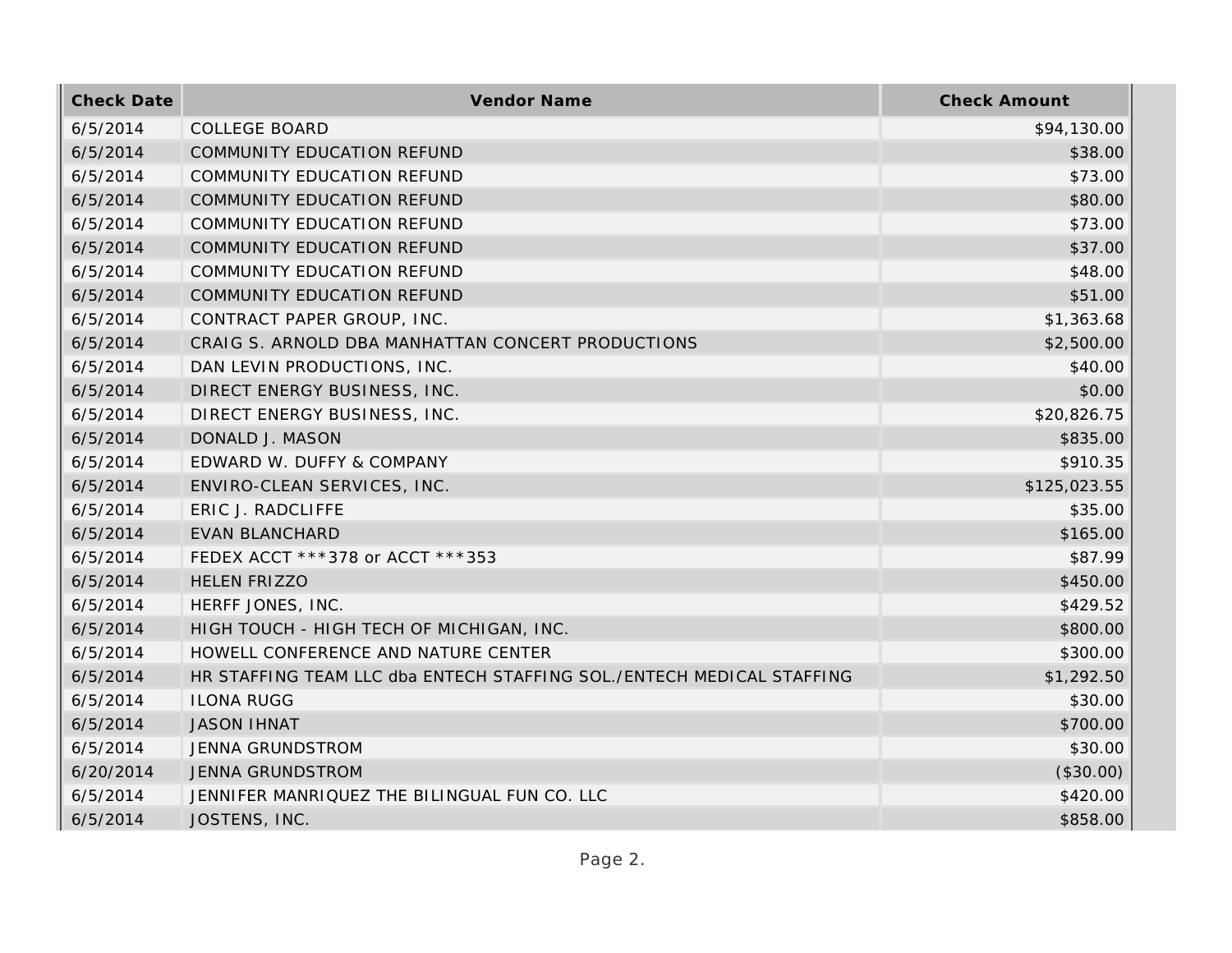| <b>Check Date</b> | Vendor Name                          | <b>Check Amount</b> |
|-------------------|--------------------------------------|---------------------|
| 6/5/2014          | JS FRY CONSULTING                    | \$6,303.41          |
| 6/5/2014          | <b>KAREN EBY</b>                     | \$200.00            |
| 6/5/2014          | <b>KRISTEN GREBINSKI</b>             | \$160.00            |
| 6/5/2014          | LAURIE JONES                         | \$75.24             |
| 6/5/2014          | LAWRENCE W. GRANT                    | \$35.00             |
| 6/5/2014          | LISA CIOLLI                          | \$157.50            |
| 6/5/2014          | LYNN SERENSON                        | \$1,760.81          |
| 6/5/2014          | MAKERBOT INDUSTRIES LLC              | \$39.83             |
| 6/5/2014          | MARGARET E. SCHMIDT                  | \$75.00             |
| 6/5/2014          | <b>MARSHA REID</b>                   | \$257.81            |
| 6/5/2014          | MARSHALL MUSIC                       | \$0.00              |
| 6/5/2014          | <b>MARSHALL MUSIC</b>                | \$0.00              |
| 6/5/2014          | MARSHALL MUSIC                       | \$0.00              |
| 6/5/2014          | <b>MARSHALL MUSIC</b>                | \$1,039.85          |
| 6/5/2014          | <b>MARY ANN DILLON</b>               | \$450.00            |
| 6/5/2014          | MARY C. ABRAHAM                      | \$121.41            |
| 6/5/2014          | MATTHEW K. SMITH                     | \$120.00            |
| 6/5/2014          | <b>MEGAN RISTAU</b>                  | \$292.00            |
| 6/5/2014          | METRO ATHLETIC OFFICIALS ASSOCIATION | \$10,730.00         |
| 6/5/2014          | MICHAEL ROSKAMP ARTISTIC ATTITUDES   | \$75.00             |
| 6/5/2014          | MICHELLE CANDELLA                    | \$30.00             |
| 6/5/2014          | MICHELLE EVANS                       | \$39.14             |
| 6/5/2014          | MICHELLE R. TRAINOR                  | \$51.33             |
| 6/5/2014          | MIDDLE SCHOOL REIMBURSEMENT/REFUND   | \$1,644.45          |
| 6/5/2014          | MIDDLE SCHOOL REIMBURSEMENT/REFUND   | \$110.00            |
| 6/5/2014          | MIDDLE SCHOOL REIMBURSEMENT/REFUND   | \$65.00             |
| 6/5/2014          | MOBILE ED PRODUCTIONS INC.           | \$595.00            |
| 6/5/2014          | MOTOWN AUTOMOTIVE DISTRIBUTING CO.   | \$199.88            |
| 6/5/2014          | NANCY JARDINE                        | \$37.47             |
| 6/5/2014          | OAKLAND COUNTY TREASURER             | \$4,272.70          |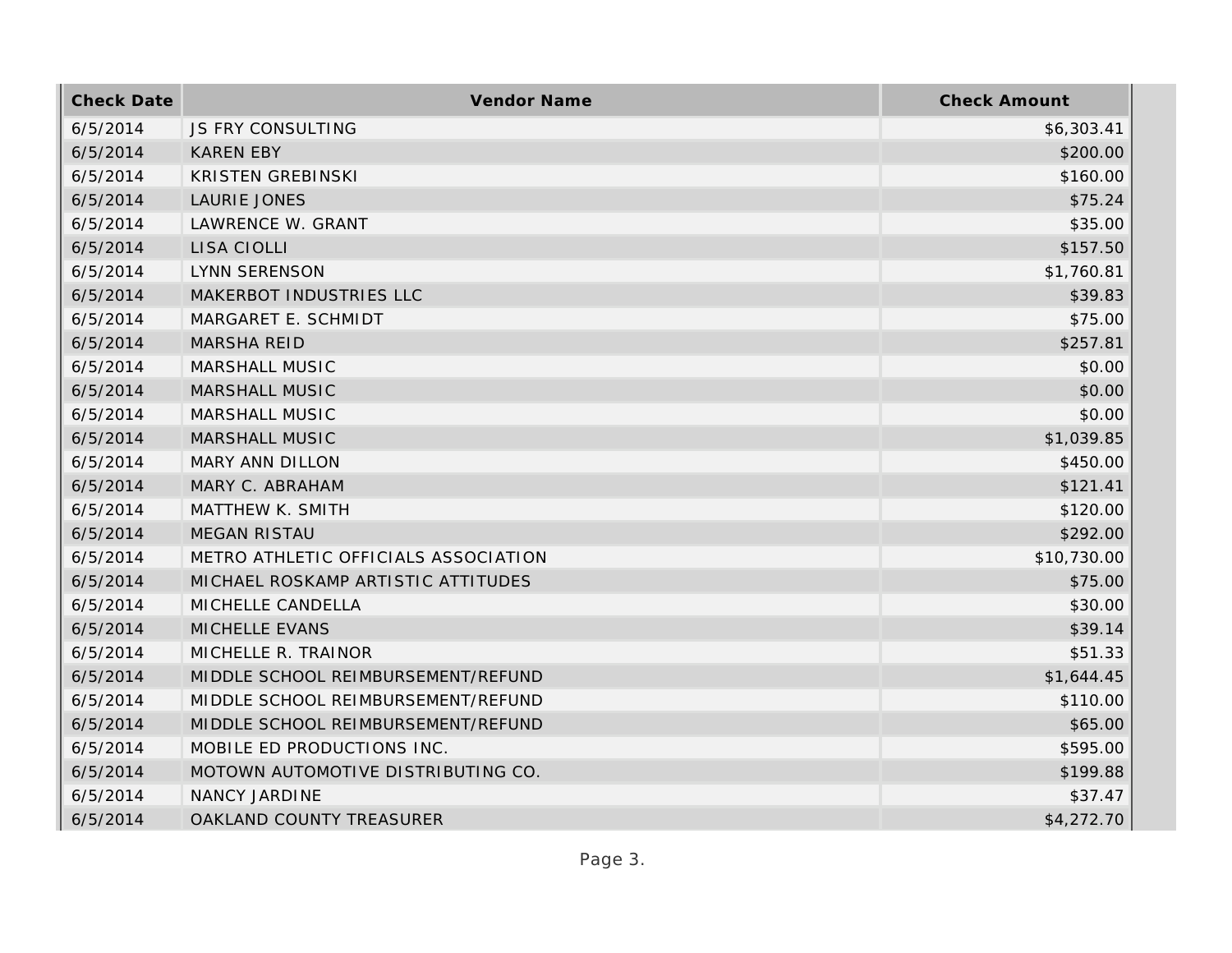| <b>Check Date</b> | Vendor Name                                 | <b>Check Amount</b> |
|-------------------|---------------------------------------------|---------------------|
| 6/5/2014          | PETER COLE BATTIN RAINBOW LABS INC.         | \$75.00             |
| 6/5/2014          | PROFORMANCE GOLF TANGLEWOOD GOLF ACADEMY    | \$1,300.00          |
| 6/5/2014          | RACHEL SCHUMANN                             | \$78.49             |
| 6/5/2014          | READ A LATTE CAFE c/o NOVI PUBLIC LIBRARY   | \$81.00             |
| 6/5/2014          | RELIABLE DELIVERY LOGISTICS, INC.           | \$1,842.75          |
| 6/5/2014          | ROBERT J. STEEH                             | \$383.60            |
| 6/5/2014          | <b>SAGE PUBLICATIONS</b>                    | \$52.65             |
| 6/5/2014          | <b>SARAH LIEBERMAN</b>                      | \$192.66            |
| 6/5/2014          | <b>SCANTRON CORPORATION</b>                 | \$126.58            |
| 6/5/2014          | SCHOOLPICTURES.COM                          | \$8,460.00          |
| 6/5/2014          | SEHI COMPUTER PRODUCTS                      | \$661.92            |
| 6/5/2014          | STEPHANIE SCHRINER                          | \$138.91            |
| 6/5/2014          | STEPHANIE SCOBIE                            | \$85.23             |
| 6/5/2014          | <b>STEPHEN ERNSTER</b>                      | \$31.67             |
| 6/5/2014          | <b>STEVE MIMS</b>                           | \$192.15            |
| 6/5/2014          | <b>SUE BARRICK</b>                          | \$50.85             |
| 6/5/2014          | THREADWORKS, LTD                            | \$6,548.00          |
| 6/5/2014          | THRUN LAW FIRM, P.C.                        | \$17,360.55         |
| 6/5/2014          | TIMOTHY GLENN RAIS                          | \$150.00            |
| 6/5/2014          | <b>TODD ERIC PHEIFFER</b>                   | \$750.00            |
| 6/5/2014          | TRI-C PUBLICATIONS                          | \$2,686.00          |
| 6/5/2014          | VSC, INC                                    | \$9,074.00          |
| 6/5/2014          | WARD'S NATURAL SCIENCE                      | \$1,224.13          |
| 6/6/2014          | <b>CAROL HANNAH</b>                         | \$127.99            |
| 6/6/2014          | DONYA PIZZA NOVI LLC, DBA COTTAGE INN PIZZA | \$2,040.00          |
| 6/6/2014          | <b>EVEANN CHESTER</b>                       | \$174.81            |
| 6/6/2014          | <b>JOAN CRISTIANO</b>                       | \$200.00            |
| 6/6/2014          | KATHLEEN M. CARROLL                         | \$33.00             |
| 6/6/2014          | <b>KIM'S GARDENS</b>                        | \$1,248.75          |
| 6/6/2014          | LB OFFICE PRODUCTS                          | \$72.99             |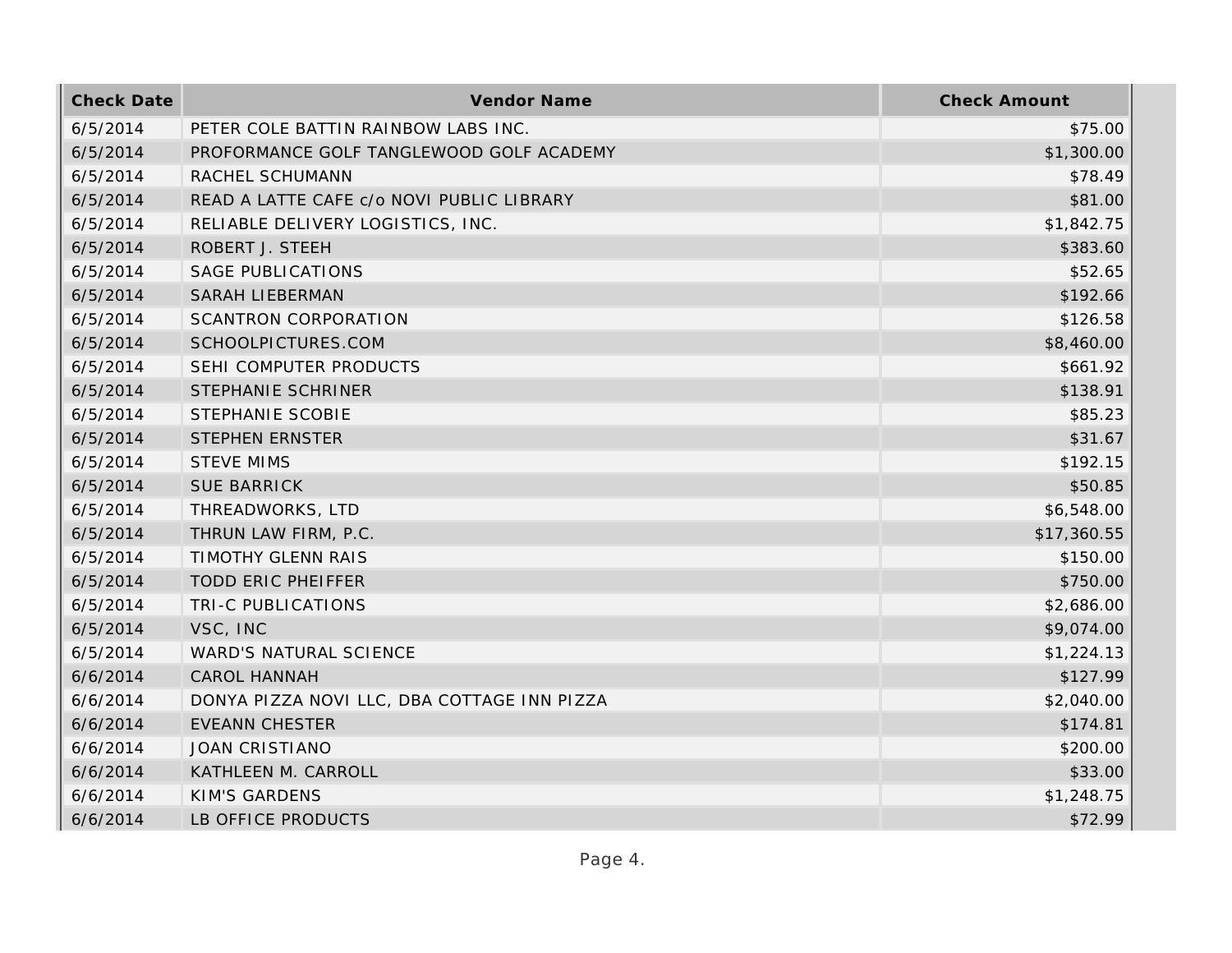| <b>Check Date</b> | Vendor Name                                                           | <b>Check Amount</b> |
|-------------------|-----------------------------------------------------------------------|---------------------|
| 6/6/2014          | LIVONIA ITALIAN BAKERY                                                | \$428.25            |
| 6/6/2014          | NOVI TOWN PIZZA LLC                                                   | \$345.00            |
| 6/6/2014          | PAULA GIBSON                                                          | \$190.70            |
| 6/6/2014          | PETTY CASH-EVOL GAZZARATO OR KAREN DIXON FS                           | \$172.90            |
| 6/6/2014          | PIZZA HUT/REDBERRY RESTO BRANDS INTL INC.                             | \$662.50            |
| 6/6/2014          | WAKELY ASSOCIATES, INC.                                               | \$600.17            |
| 6/6/2014          | ABSOPURE WATER COMPANY DEPT #850560                                   | \$57.00             |
| 6/6/2014          | BARBARA MATUSIEWICZ                                                   | \$81.41             |
| 6/6/2014          | <b>CATHY CLOKE</b>                                                    | \$210.00            |
| 6/6/2014          | <b>DIANE MCCURDY</b>                                                  | \$217.00            |
| 6/6/2014          | EZSTREAM.COM SCHOLASTIC TOOLS LLC                                     | \$50.00             |
| 6/6/2014          | FOLLETT SCHOOL SOLUTIONS, INC.                                        | \$258.40            |
| 6/6/2014          | KAREN M. WILSON                                                       | \$37.50             |
| 6/6/2014          | <b>KATE BLESSED</b>                                                   | \$211.45            |
| 6/6/2014          | <b>KATHY MILLER</b>                                                   | \$48.90             |
| 6/6/2014          | MATHESON TRI-GAS, INC.                                                | \$493.83            |
| 6/6/2014          | <b>MATTHEW BURRY</b>                                                  | \$144.60            |
| 6/6/2014          | MUSIC IN THE PARKS                                                    | \$221.00            |
| 6/6/2014          | PLANTE & MORAN, PLLC                                                  | \$7,000.00          |
| 6/6/2014          | <b>SHARON FILLIPPS</b>                                                | \$760.94            |
| 6/6/2014          | <b>TOM TIMMER</b>                                                     | \$54.88             |
| 6/6/2014          | WARD'S NATURAL SCIENCE                                                | \$545.45            |
| 6/10/2014         | AARON D. COX                                                          | \$285.82            |
| 6/10/2014         | AXA EQUITABLE EQUI-VEST                                               | \$111.08            |
| 6/10/2014         | CHAPTER 13 TRUSTEE DAVID WM. RUSKIN                                   | \$770.09            |
| 6/10/2014         | INTERNATIONAL UNION OPERATING ENGINEERS, LOCAL 324                    | \$116.20            |
| 6/10/2014         | <b>MEFSA</b>                                                          | \$126.20            |
| 6/10/2014         | MISDU MICHIGAN STATE DISBURSEMENT                                     | \$2,022.14          |
| 6/10/2014         | PHEAA PENNSYLVANIA HIGHER EDUCATION ASSISTANCE AGENCY                 | \$138.12            |
| 6/10/2014         | U.S. DEPARTMENT OF EDUCATION STUDENT FINANCIAL ASSISTANCE/COLLECTIONS | \$283.97            |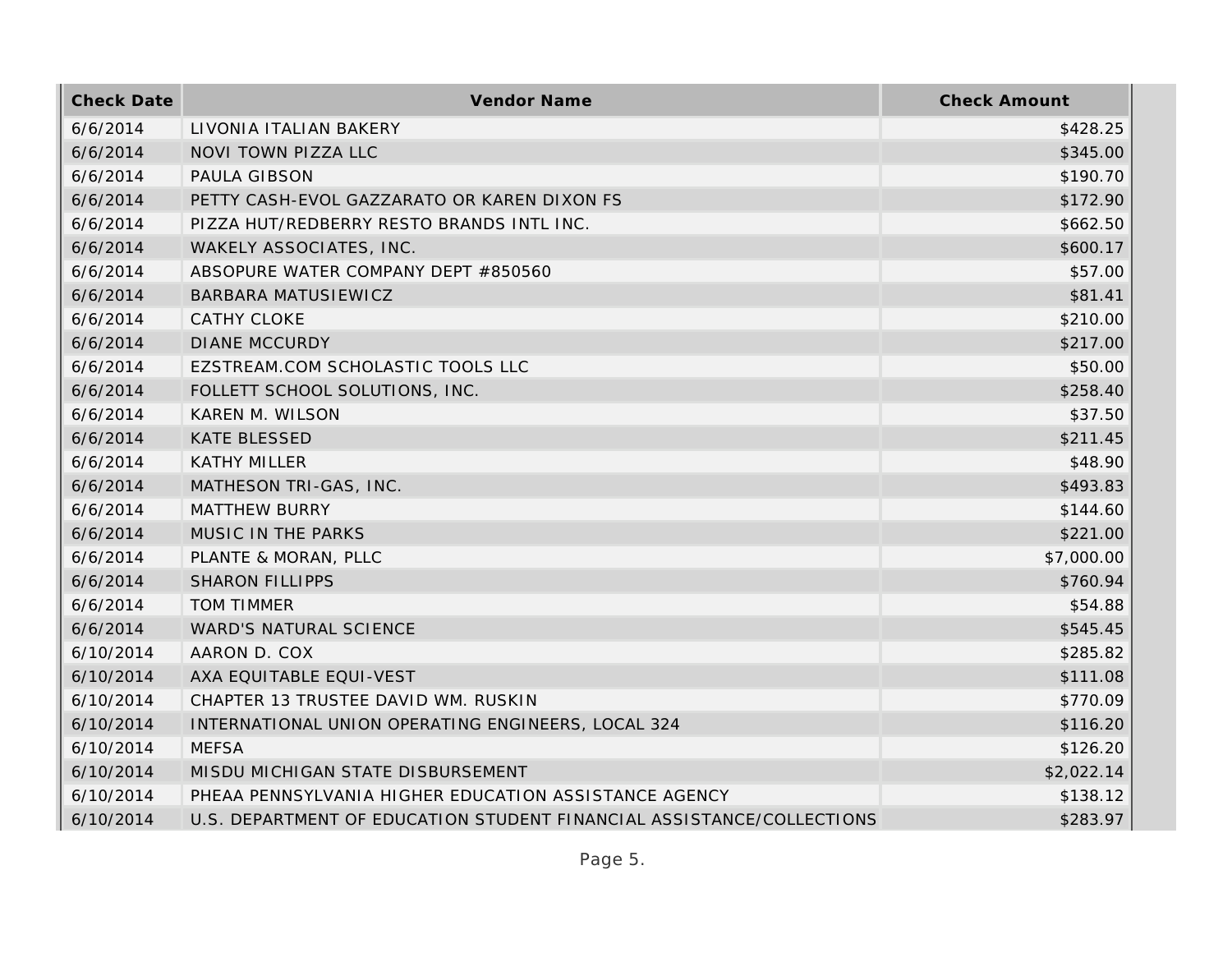| <b>Check Date</b> | Vendor Name                                                     | <b>Check Amount</b> |
|-------------------|-----------------------------------------------------------------|---------------------|
| 6/10/2014         | UNITED WAY                                                      | \$75.00             |
| 6/12/2014         | A PARTS WAREHOUSE                                               | \$746.54            |
| 6/12/2014         | ABC CAB/AIRTRANS                                                | \$4,237.00          |
| 6/12/2014         | ABLE TESTING CO. ROBERT HARVEY                                  | \$120.00            |
| 6/12/2014         | <b>ALAINA BROWN</b>                                             | \$65.98             |
| 6/12/2014         | <b>ALLISON LARSON</b>                                           | \$401.00            |
| 6/12/2014         | AMERICAN FRAME COMPANY                                          | \$159.27            |
| 6/12/2014         | ANDREA ALSPAUGH                                                 | \$25.41             |
| 6/12/2014         | <b>ANDREW COMB</b>                                              | \$50.00             |
| 6/12/2014         | ANGELINA KREGER                                                 | \$107.89            |
| 6/12/2014         | <b>ANITA SAURER</b>                                             | \$29.12             |
| 6/12/2014         | <b>ANN HANSEN</b>                                               | \$309.12            |
| 6/12/2014         | <b>ASHLEY LUSSENDEN</b>                                         | \$200.00            |
| 6/12/2014         | AT&T                                                            | \$1,747.48          |
| 6/12/2014         | AT&T                                                            | \$62.74             |
| 6/12/2014         | <b>AT&amp;T LONG DISTANCE</b>                                   | \$451.00            |
| 6/12/2014         | <b>BARBARA HILL CLIFT</b>                                       | \$132.72            |
| 6/12/2014         | <b>BRIAN FELCHER</b>                                            | \$58.15             |
| 6/12/2014         | CARE/PRESCHOOL REFUND                                           | \$650.00            |
| 6/12/2014         | CARLA FAWAZ                                                     | \$79.35             |
| 6/12/2014         | CDW GOVERNMENT, INC.                                            | \$2,291.00          |
| 6/12/2014         | CHANDRA MADAFFERI                                               | \$171.00            |
| 6/12/2014         | CINTAS CORPORATION #31                                          | \$261.63            |
| 6/12/2014         | CITY OF NOVI WATER & SEWER DEPARTMENT                           | \$0.00              |
| 6/12/2014         | CITY OF NOVI WATER & SEWER DEPARTMENT                           | \$9,112.65          |
| 6/12/2014         | COMPASS GROUP USA, INC. CHARTWELLS DINING SERVICES              | \$0.00              |
| 6/12/2014         | COMPASS GROUP USA, INC. CHARTWELLS DINING SERVICES              | \$103,884.12        |
| 6/12/2014         | CONTRACT PAPER GROUP, INC.                                      | \$1,004.00          |
| 6/12/2014         | CR HILL COMPANY INC.                                            | \$71.50             |
| 6/12/2014         | CRYSTAL FLASH LIMITED PARTNERSHIP OF MICHIGAN DBA CRYSTAL FLASH | \$411.90            |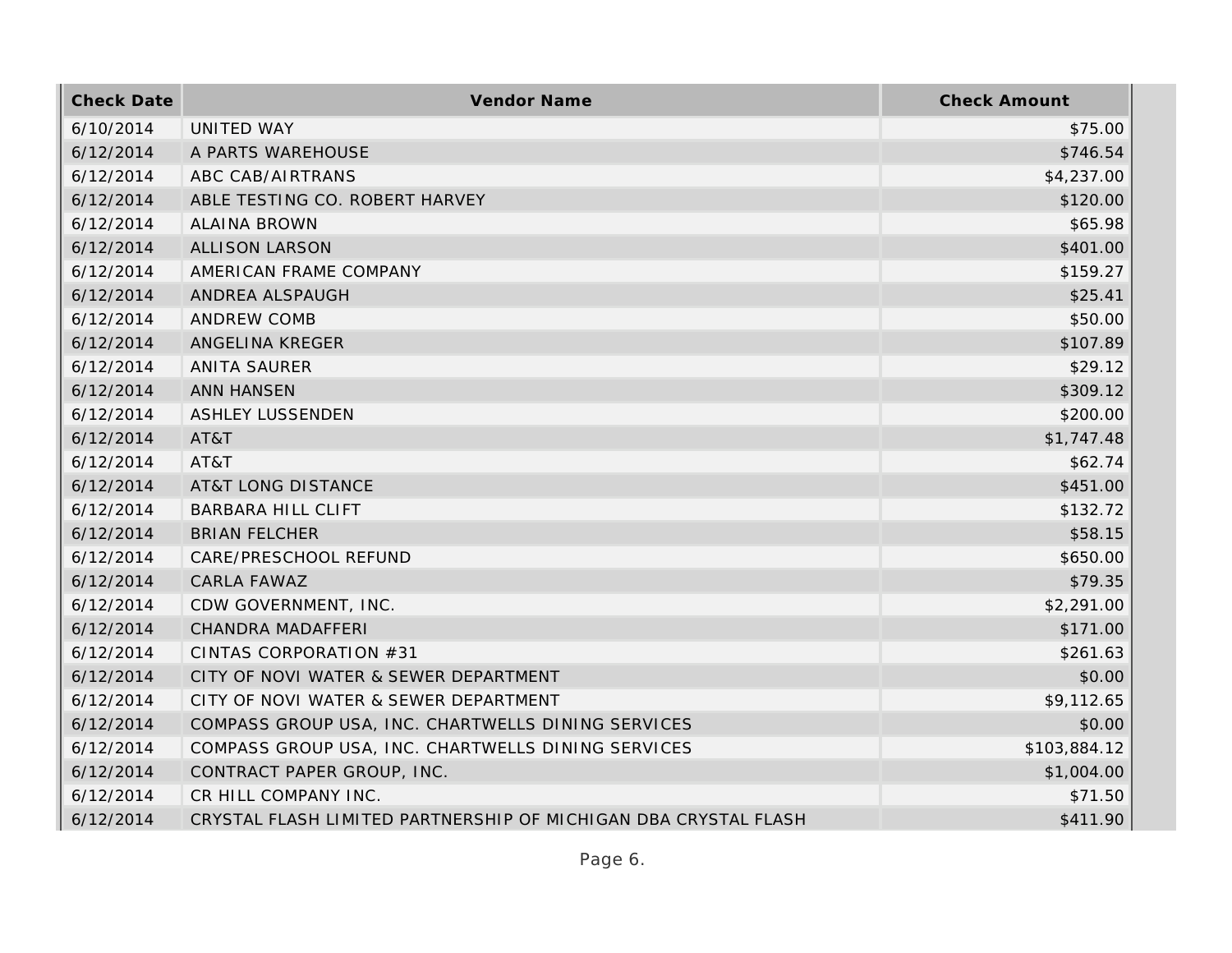| <b>Check Date</b> | Vendor Name                                     | <b>Check Amount</b> |
|-------------------|-------------------------------------------------|---------------------|
| 6/12/2014         | <b>DALE ROGERS</b>                              | \$3,287.07          |
| 6/12/2014         | <b>DANIEL BESK</b>                              | \$35.00             |
| 6/12/2014         | DIRECT ENERGY BUSINESS, INC.                    | \$36,042.62         |
| 6/12/2014         | DISTRICT REIMBURSEMENTS/REFUNDS                 | \$8.63              |
| 6/12/2014         | DTE ENERGY                                      | \$13,197.22         |
| 6/12/2014         | <b>EMILY PARKER POHLONSKI</b>                   | \$673.38            |
| 6/12/2014         | ENVIRO-CLEAN SERVICES, INC.                     | \$2,922.30          |
| 6/12/2014         | ERIC J. RADCLIFFE                               | \$35.00             |
| 6/12/2014         | FEDEX ACCT ***378 or ACCT ***353                | \$56.34             |
| 6/12/2014         | FLEETPRIDE, INC.                                | \$491.79            |
| 6/12/2014         | FLINN SCIENTIFIC                                | \$1,002.19          |
| 6/12/2014         | <b>HATTIE MAGUIRE</b>                           | \$83.00             |
| 6/12/2014         | <b>HEATHER MERTE</b>                            | \$36.49             |
| 6/12/2014         | INTEGRITY TESTING & SAFETY ADMINISTRATORS, INC. | \$335.00            |
| 6/12/2014         | <b>JODI BALCONI</b>                             | \$1,391.98          |
| 6/12/2014         | <b>JODIE SIKAITIS</b>                           | \$275.86            |
| 6/12/2014         | <b>JODY PAYNE</b>                               | \$185.88            |
| 6/12/2014         | <b>KATHERINE ELLIS</b>                          | \$39.90             |
| 6/12/2014         | KENSINGTON VALLEY SPORTS, LLC                   | \$47.52             |
| 6/12/2014         | KNIGHT'S AUTO SUPPLY, INC.                      | \$413.63            |
| 6/12/2014         | <b>LAURA PENNYCUFF</b>                          | \$87.07             |
| 6/12/2014         | LAUREN NIZOL                                    | \$127.84            |
| 6/12/2014         | LAWSON PRODUCTS INC.                            | \$244.06            |
| 6/12/2014         | LISA MARIE LAPORTE                              | \$118.46            |
| 6/12/2014         | <b>LORI BARANEK</b>                             | \$146.94            |
| 6/12/2014         | LORI ULTCH                                      | \$95.00             |
| 6/12/2014         | MARK'S OUTDOOR POWER & EQUIPMENT                | \$379.53            |
| 6/12/2014         | MATHESON TRI-GAS, INC.                          | \$191.59            |
| 6/12/2014         | MEGAN CHAPIN-DUBE                               | \$213.30            |
| 6/12/2014         | <b>MELISSA CARRUTH</b>                          | \$201.55            |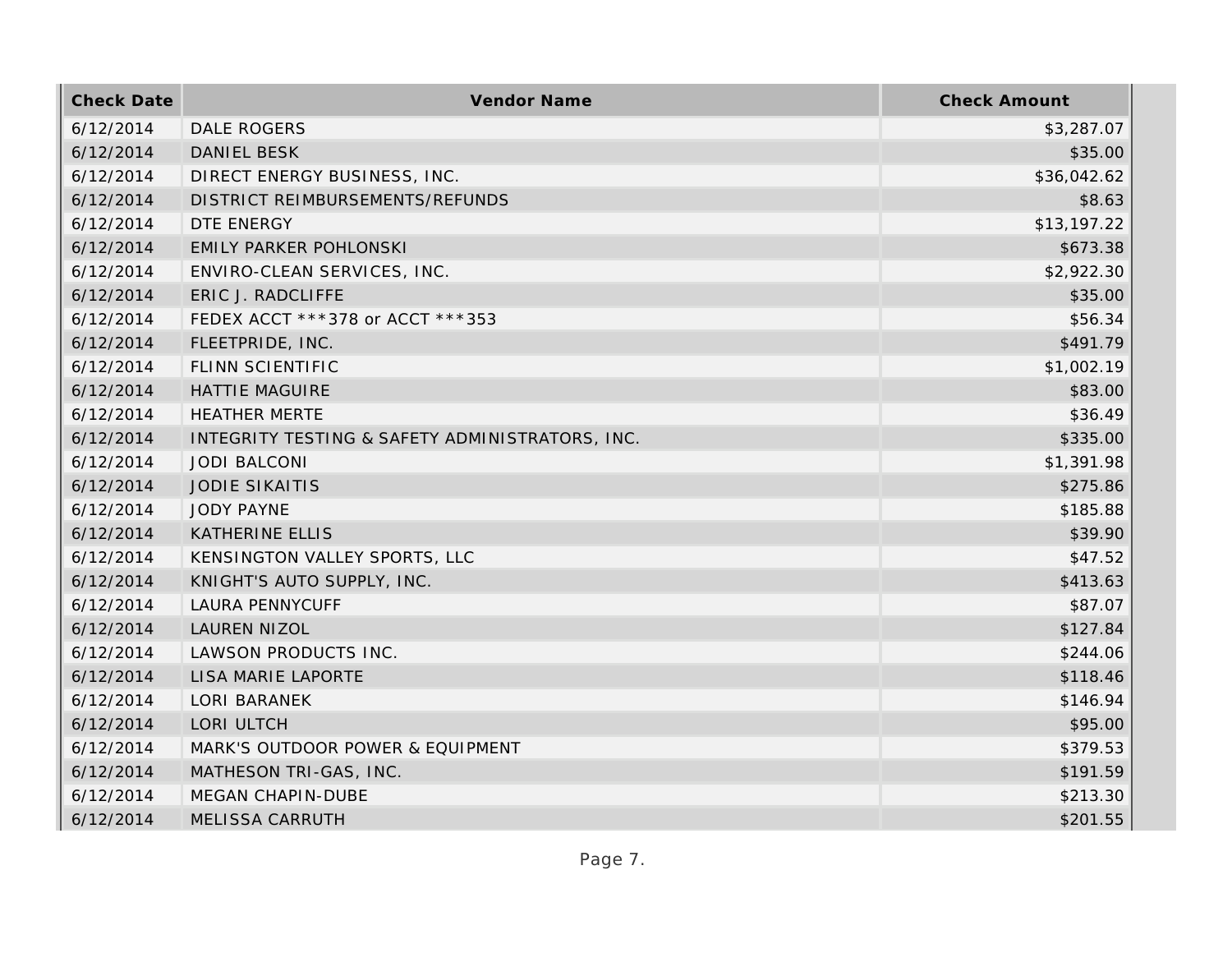| <b>Check Date</b> | Vendor Name                                     | <b>Check Amount</b> |
|-------------------|-------------------------------------------------|---------------------|
| 6/12/2014         | <b>MELISSA EDMUNDS</b>                          | \$160.58            |
| 6/12/2014         | MICHELLE EVANS                                  | \$67.13             |
| 6/12/2014         | MICHELLE HURLEY                                 | \$90.98             |
| 6/12/2014         | <b>NIKKI MCEVERS</b>                            | \$38.93             |
| 6/12/2014         | <b>NORIKO ROSEN</b>                             | \$45.08             |
| 6/12/2014         | OAKLAND COUNTY SCHOOL BOARD ASSOC. (O.C.S.B.A.) | \$30.00             |
| 6/12/2014         | OSCAR W. LARSON CO                              | \$130.00            |
| 6/12/2014         | PAUL SCHMID                                     | \$182.33            |
| 6/12/2014         | PELLETS, INC.                                   | \$1,163.00          |
| 6/12/2014         | PRINTNOLOGY, INC.                               | \$257.14            |
| 6/12/2014         | <b>RENEA VOLLMER</b>                            | \$81.39             |
| 6/12/2014         | THE RIEGLE PRESS, INC.                          | \$323.29            |
| 6/12/2014         | SAFEWAY SHREDDING LLC                           | \$60.00             |
| 6/12/2014         | SARAH KALCZYNSKI                                | \$29.53             |
| 6/12/2014         | <b>SCANTRON CORPORATION</b>                     | \$127.84            |
| 6/12/2014         | <b>STACY TANNER</b>                             | \$17.03             |
| 6/12/2014         | STAPLES ADVANTAGE                               | \$957.20            |
| 6/12/2014         | <b>STATE OF MICHIGAN</b>                        | \$360.00            |
| 6/12/2014         | <b>STEVE MATTHEWS</b>                           | \$428.62            |
| 6/12/2014         | THOMAS J. GUILMETTE                             | \$46.00             |
| 6/12/2014         | <b>TOM TIMMER</b>                               | \$116.42            |
| 6/12/2014         | TRANSPORTATION ACCESSORIES CO.                  | \$271.96            |
| 6/12/2014         | WAGEWORKS, INC                                  | \$795.16            |
| 6/12/2014         | WW WILLIAMS MIDWEST INC. DBA WW WILLIAMS        | \$350.00            |
| 6/13/2014         | ARIELLE NICOLE BEAR BLOOM                       | \$1,203.27          |
| 6/13/2014         | ATHLETIC REIMBURSEMENTS/REFUNDS                 | \$17.00             |
| 6/13/2014         | ATHLETIC REIMBURSEMENTS/REFUNDS                 | \$392.88            |
| 6/13/2014         | ATHLETIC REIMBURSEMENTS/REFUNDS                 | \$25.00             |
| 6/13/2014         | ATHLETIC REIMBURSEMENTS/REFUNDS                 | \$1,030.00          |
| 6/13/2014         | <b>AUDRY MOISEEFF</b>                           | \$63.84             |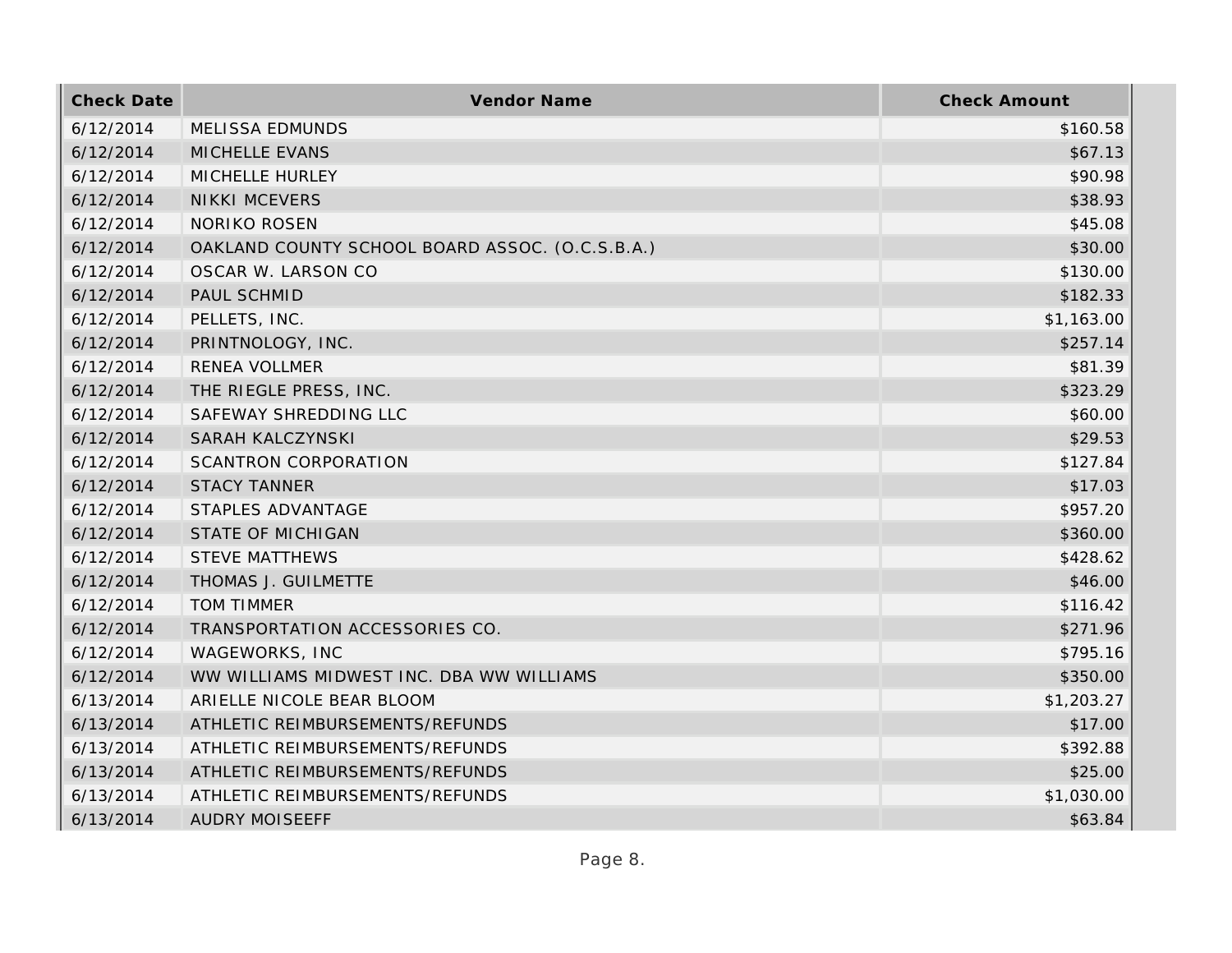| <b>Check Date</b> | Vendor Name                                                           | <b>Check Amount</b> |
|-------------------|-----------------------------------------------------------------------|---------------------|
| 6/13/2014         | BRETT ALLEN KUHN                                                      | \$1,000.00          |
| 6/13/2014         | <b>CATTAILS GOLF CLUB</b>                                             | \$500.00            |
| 6/13/2014         | DARBY HOPPENSTEDT                                                     | \$1,577.65          |
| 6/13/2014         | <b>DEBORAH THOMAS</b>                                                 | \$120.09            |
| 6/13/2014         | ETSUKO MARIA ROY BABA LANGUAGE SERVICES                               | \$100.00            |
| 6/13/2014         | FROM YESTERDAY TO TOMORROW                                            | \$731.00            |
| 6/13/2014         | HERFF JONES, INC.                                                     | \$13.85             |
| 6/13/2014         | HR STAFFING TEAM LLC dba ENTECH STAFFING SOL./ENTECH MEDICAL STAFFING | \$3,190.00          |
| 6/13/2014         | <b>JENIFER MICHOS</b>                                                 | \$142.18            |
| 6/13/2014         | <b>JESSICA PAIGE STCHUR</b>                                           | \$840.00            |
| 6/13/2014         | <b>JODY PAYNE</b>                                                     | \$116.37            |
| 6/13/2014         | JOHN T. HERRON                                                        | \$350.00            |
| 6/13/2014         | <b>KARYN MCCARTY</b>                                                  | \$1,500.00          |
| 6/13/2014         | <b>KATHY GRISA</b>                                                    | \$29.16             |
| 6/13/2014         | <b>LANA ZEBROSKI</b>                                                  | \$95.20             |
| 6/13/2014         | <b>MEGHAN HODGE</b>                                                   | \$62.49             |
| 6/13/2014         | <b>MICHIGAN CAT</b>                                                   | \$5,304.72          |
| 6/13/2014         | MICHIGAN HEALTH COUNCIL                                               | \$2,070.00          |
| 6/13/2014         | MYLA LEE                                                              | \$843.44            |
| 6/13/2014         | OAKLAND MEDIATION CENTER                                              | \$695.00            |
| 6/13/2014         | <b>PAM STARR</b>                                                      | \$174.00            |
| 6/13/2014         | <b>RICK GREEN</b>                                                     | \$100.00            |
| 6/13/2014         | ROBERTA ANGELI                                                        | \$500.00            |
| 6/13/2014         | ROSIE M. CHAPMAN                                                      | \$480.00            |
| 6/13/2014         | SAFEWAY SHREDDING LLC                                                 | \$70.00             |
| 6/13/2014         | SE REIMBURSEMENT/REFUND                                               | \$63.39             |
| 6/13/2014         | SE REIMBURSEMENT/REFUND                                               | \$14.03             |
| 6/13/2014         | <b>SHAILEE PATEL</b>                                                  | \$11.00             |
| 6/13/2014         | TALKING POINT SPEECH THERAPY, LLC                                     | \$405.00            |
| 6/13/2014         | <b>TOTAL SPORTS</b>                                                   | \$7,050.00          |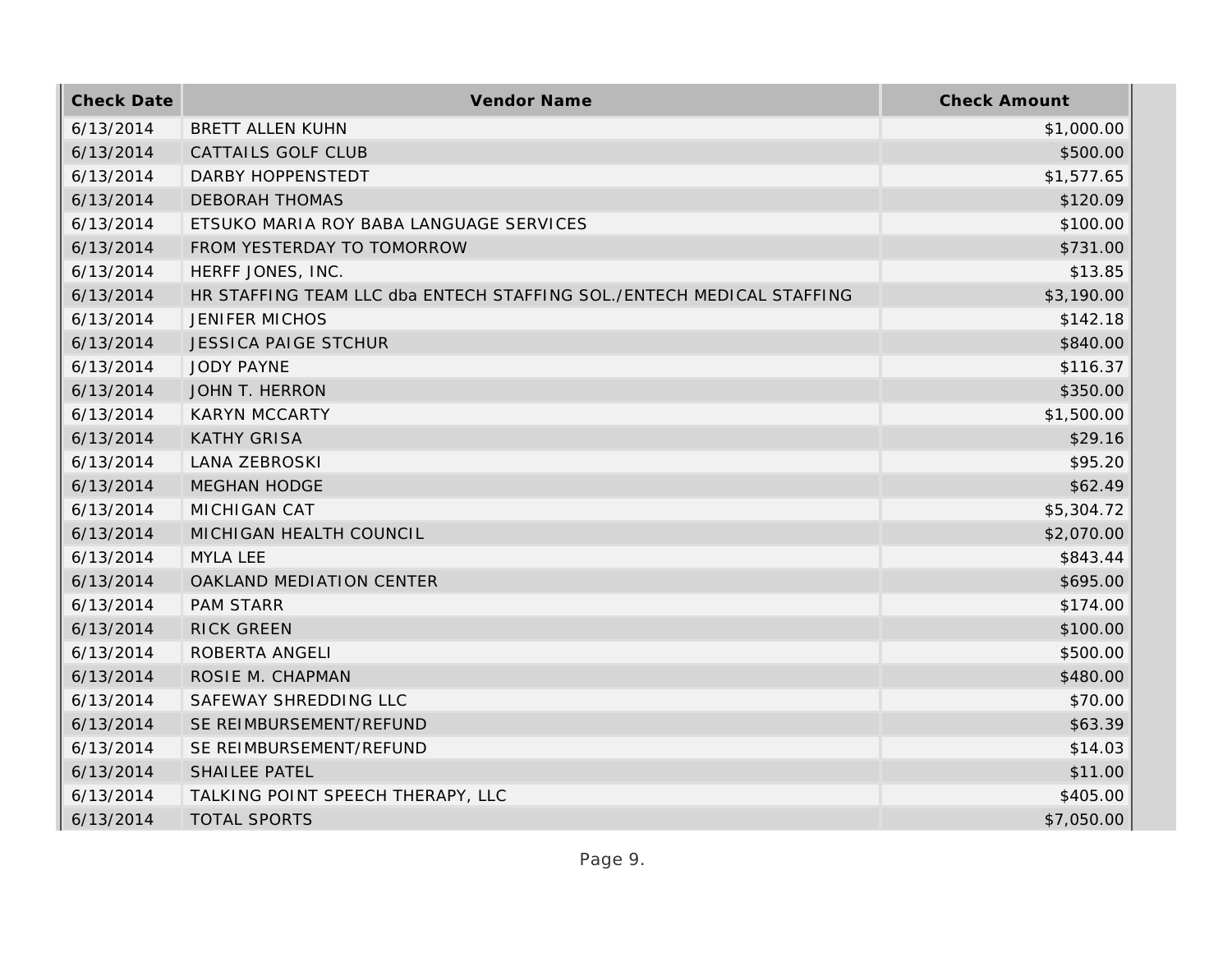| <b>Check Date</b> | Vendor Name                                 | <b>Check Amount</b> |
|-------------------|---------------------------------------------|---------------------|
| 6/13/2014         | WALLED LAKE CONSOLIDATED SCHOOLS            | \$160.00            |
| 6/13/2014         | WAYNE STATE UNIVERSITY                      | \$150.00            |
| 6/16/2014         | DONYA PIZZA NOVI LLC, DBA COTTAGE INN PIZZA | \$144.00            |
| 6/16/2014         | <b>EVER KOLD REFRIGERATION</b>              | \$290.00            |
| 6/16/2014         | FOOD SERVICE REFUND/REIMB.                  | \$53.75             |
| 6/16/2014         | FOOD SERVICE REFUND/REIMB.                  | \$27.75             |
| 6/16/2014         | FOOD SERVICE REFUND/REIMB.                  | \$36.30             |
| 6/16/2014         | FOOD SERVICE REFUND/REIMB.                  | \$40.00             |
| 6/16/2014         | FOOD SERVICE REFUND/REIMB.                  | \$42.00             |
| 6/16/2014         | FOOD SERVICE REFUND/REIMB.                  | \$58.50             |
| 6/16/2014         | FOOD SERVICE REFUND/REIMB.                  | \$110.20            |
| 6/16/2014         | FOOD SERVICE REFUND/REIMB.                  | \$30.75             |
| 6/16/2014         | FOOD SERVICE REFUND/REIMB.                  | \$50.00             |
| 6/16/2014         | FOOD SERVICE REFUND/REIMB.                  | \$25.50             |
| 6/16/2014         | FOOD SERVICE REFUND/REIMB.                  | \$42.85             |
| 6/16/2014         | FOOD SERVICE REFUND/REIMB.                  | \$41.74             |
| 6/16/2014         | FOOD SERVICE REFUND/REIMB.                  | \$27.25             |
| 6/16/2014         | FOOD SERVICE REFUND/REIMB.                  | \$28.50             |
| 6/16/2014         | FOOD SERVICE REFUND/REIMB.                  | \$34.00             |
| 6/16/2014         | FOOD SERVICE REFUND/REIMB.                  | \$25.00             |
| 6/16/2014         | FOOD SERVICE REFUND/REIMB.                  | \$94.25             |
| 6/16/2014         | FOOD SERVICE REFUND/REIMB.                  | \$47.20             |
| 6/16/2014         | FOOD SERVICE REFUND/REIMB.                  | \$39.25             |
| 6/16/2014         | FOOD SERVICE REFUND/REIMB.                  | \$59.95             |
| 6/16/2014         | <b>JODY KOZMA</b>                           | \$63.00             |
| 6/16/2014         | <b>KIM'S GARDENS</b>                        | \$1,338.75          |
| 6/16/2014         | LORI SEIPPEL                                | \$200.00            |
| 6/16/2014         | NOVI TOWN PIZZA LLC                         | \$879.75            |
| 6/16/2014         | PIZZA HUT/REDBERRY RESTO BRANDS INTL INC.   | \$331.25            |
| 6/18/2014         | <b>STATE OF MICHIGAN</b>                    | \$1,000.00          |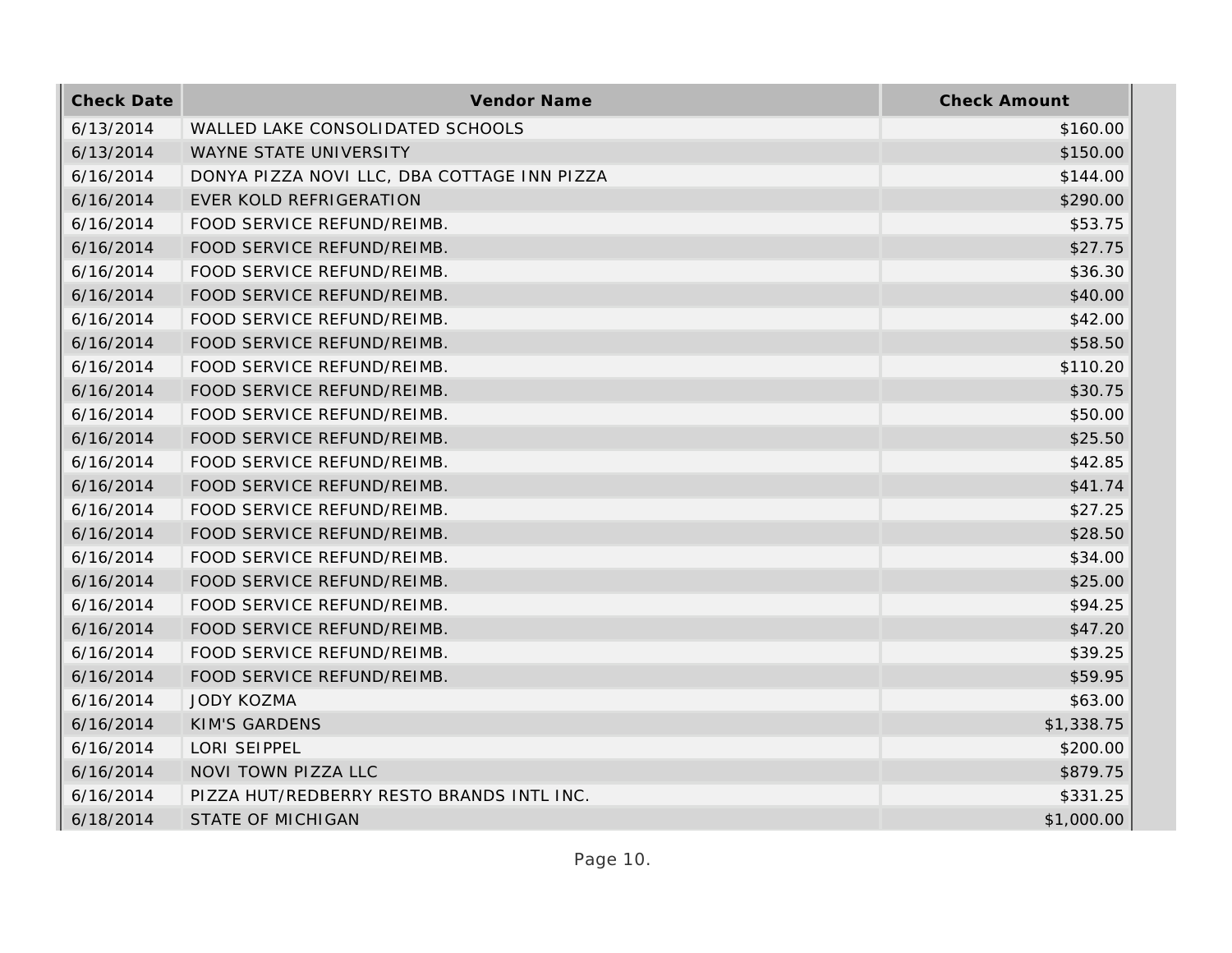| <b>Check Date</b> | Vendor Name                                                | <b>Check Amount</b> |
|-------------------|------------------------------------------------------------|---------------------|
| 6/19/2014         | ALL AMERICAN EMBROIDERY                                    | \$350.00            |
| 6/19/2014         | ALLA TABAK (DBA) MICHIGAN CHESS ACADEMY                    | \$950.00            |
| 6/19/2014         | ARIELLE NICOLE BEAR BLOOM                                  | \$110.20            |
| 6/19/2014         | <b>ASHLEY KARINEN</b>                                      | \$250.82            |
| 6/19/2014         | ATHLETIC REIMBURSEMENTS/REFUNDS                            | \$71.81             |
| 6/19/2014         | BLUE WATER AQUATICS KIRK GRANT                             | \$610.00            |
| 6/19/2014         | CALVIN TERRELL CALVIN TERRELL DBA SOCIAL CENTRIC           | \$4,000.00          |
| 6/19/2014         | <b>CARRIE REICHLEY</b>                                     | \$118.06            |
| 6/19/2014         | CATHERINE M. FARRIS                                        | \$139.44            |
| 6/19/2014         | CDW GOVERNMENT, INC.                                       | \$497.80            |
| 6/19/2014         | <b>CHAMPION CHEER</b>                                      | \$11,127.00         |
| 6/19/2014         | CHARLES M. KAZALEH                                         | \$450.00            |
| 6/19/2014         | <b>CINDY KUHN</b>                                          | \$100.00            |
| 6/19/2014         | <b>COLLEEN WANDEL</b>                                      | \$161.61            |
| 6/19/2014         | CONTEMPORARY INDUSTRIES, INC.                              | \$161.50            |
| 6/19/2014         | CONTRACT PAPER GROUP, INC.                                 | \$3,012.00          |
| 6/19/2014         | <b>CUSTOM SPORTSWEAR INC.</b>                              | \$1,002.65          |
| 6/19/2014         | DANIEL DAVID DASCHKE                                       | \$1,000.00          |
| 6/19/2014         | DANIELLE BIRDYSHAW                                         | \$184.06            |
| 6/19/2014         | DEBORAH E. KARABEES-BETTS                                  | \$65.00             |
| 6/19/2014         | DEBORAH LIM-ARENA                                          | \$1,309.00          |
| 6/19/2014         | <b>DEBRA ANN HARRIS</b>                                    | \$577.39            |
| 6/19/2014         | <b>DENNIS BETTS</b>                                        | \$65.00             |
| 6/19/2014         | DETROIT SCIENCE FOR KIDS, INC. DBA/ MAD SCIENCE OF DETROIT | \$2,210.00          |
| 6/19/2014         | <b>DIANA STOTLER</b>                                       | \$129.14            |
| 6/19/2014         | <b>ESC PROMOTIONS</b>                                      | \$813.78            |
| 6/19/2014         | FEDEX ACCT ***378 or ACCT ***353                           | \$56.13             |
| 6/19/2014         | HAROLD'S FRAME SHOP INC.                                   | \$341.14            |
| 6/19/2014         | <b>HEINEMANN</b>                                           | \$863.50            |
| 6/19/2014         | <b>HOLLAND BUS COMPANY</b>                                 | \$108.15            |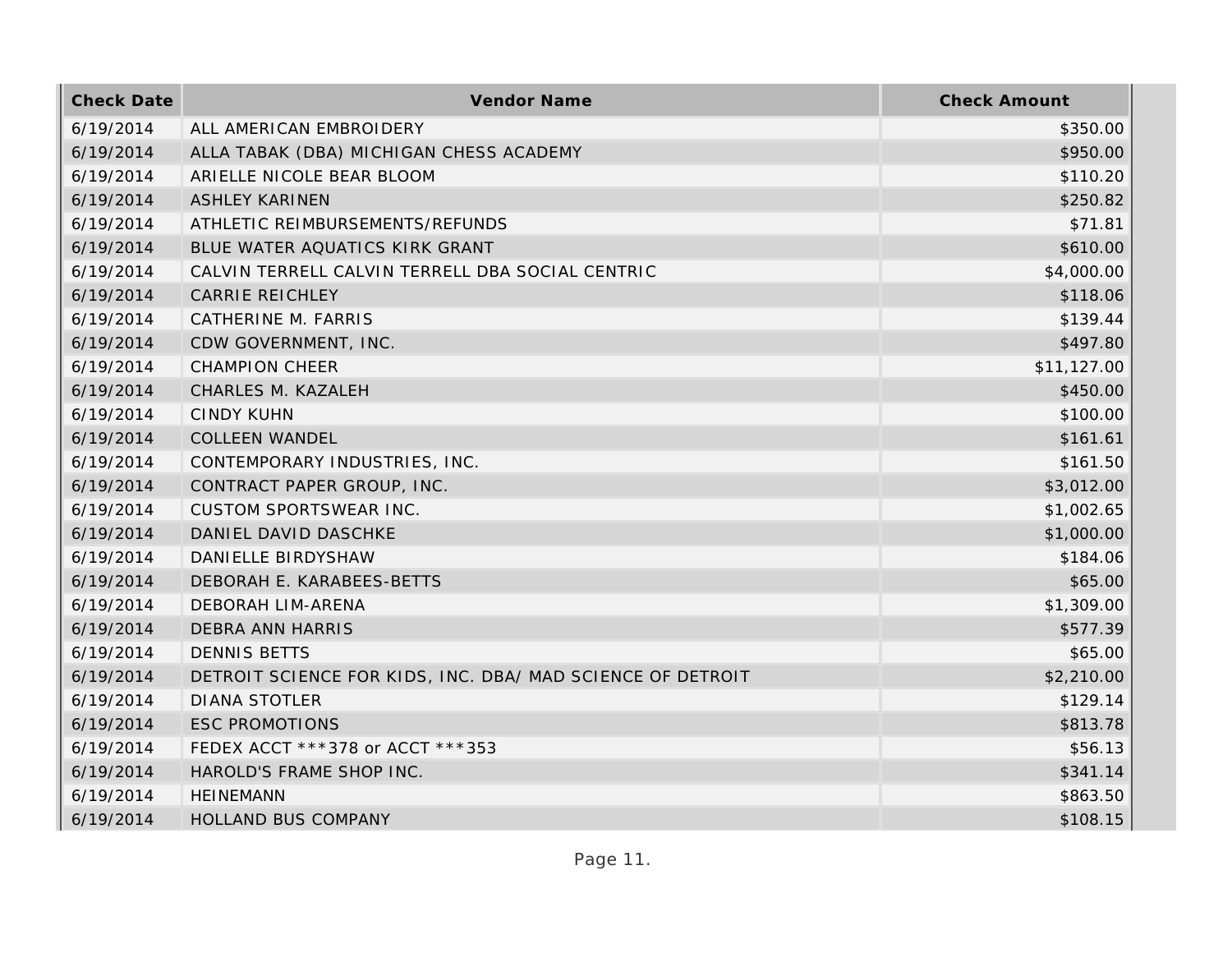| <b>Check Date</b> | Vendor Name                                           | <b>Check Amount</b> |
|-------------------|-------------------------------------------------------|---------------------|
| 6/19/2014         | <b>HOLLY BREHM</b>                                    | \$240.00            |
| 6/19/2014         | HUMANEX VENTURES LLC                                  | \$1,500.00          |
| 6/19/2014         | INDIANA STATE UNIVERSITY                              | \$1,530.00          |
| 6/19/2014         | INTERCULTURAL TRAINING ASSOCIATES, INC.               | \$4,000.00          |
| 6/19/2014         | JEFF BURNSIDE                                         | \$84.14             |
| 6/19/2014         | JILL W. OSTRAFF                                       | \$141.75            |
| 6/19/2014         | <b>JULIE BENNETT</b>                                  | \$450.00            |
| 6/19/2014         | <b>JULIE BREHMER</b>                                  | \$109.79            |
| 6/19/2014         | <b>JUNE MCCARTHY</b>                                  | \$532.00            |
| 6/19/2014         | <b>KAREN BRYANT</b>                                   | \$16.72             |
| 6/19/2014         | <b>KATHERINE ELLIS</b>                                | \$60.10             |
| 6/19/2014         | LAWSON PRODUCTS INC.                                  | \$109.15            |
| 6/19/2014         | LEISURE UNLIMITED LLC                                 | \$330.00            |
| 6/19/2014         | <b>LINDSEY WESTRA</b>                                 | \$34.54             |
| 6/19/2014         | LORETTA BURKHARDT                                     | \$301.78            |
| 6/19/2014         | <b>LORI GARNER</b>                                    | \$82.51             |
| 6/19/2014         | MARSHALL MUSIC                                        | \$166.12            |
| 6/19/2014         | MCGRAW-HILL COMPANIES (FORMERLY EVERYDAY MATHEMATICS) | \$15.69             |
| 6/19/2014         | MELISSA HENDERSON                                     | \$232.00            |
| 6/19/2014         | MICHAEL DRAGOO                                        | \$377.04            |
| 6/19/2014         | MID-AMERICAN POMPON, INC.                             | \$13,541.00         |
| 6/19/2014         | MIDDLE CITIES RISK MANAGEMENT TRUST                   | \$175,021.00        |
| 6/19/2014         | MIDDLE SCHOOL REIMBURSEMENT/REFUND                    | \$65.00             |
| 6/19/2014         | MODERN SCHOOL SUPPLIES, INC.                          | \$423.50            |
| 6/19/2014         | NATALIE SOAVE                                         | \$238.85            |
| 6/19/2014         | NORTHERN STAR CHARTER-N-TOURS                         | \$800.00            |
| 6/19/2014         | NOVI EDUCATIONAL FOUNDATION                           | \$200.00            |
| 6/19/2014         | NOVI WOODS REIMBURSEMENTS/REFUNDS                     | \$931.62            |
| 6/19/2014         | PATRICIA HAHN                                         | \$510.00            |
| 6/19/2014         | PAXTON/PATTERSON, LLC                                 | \$915.60            |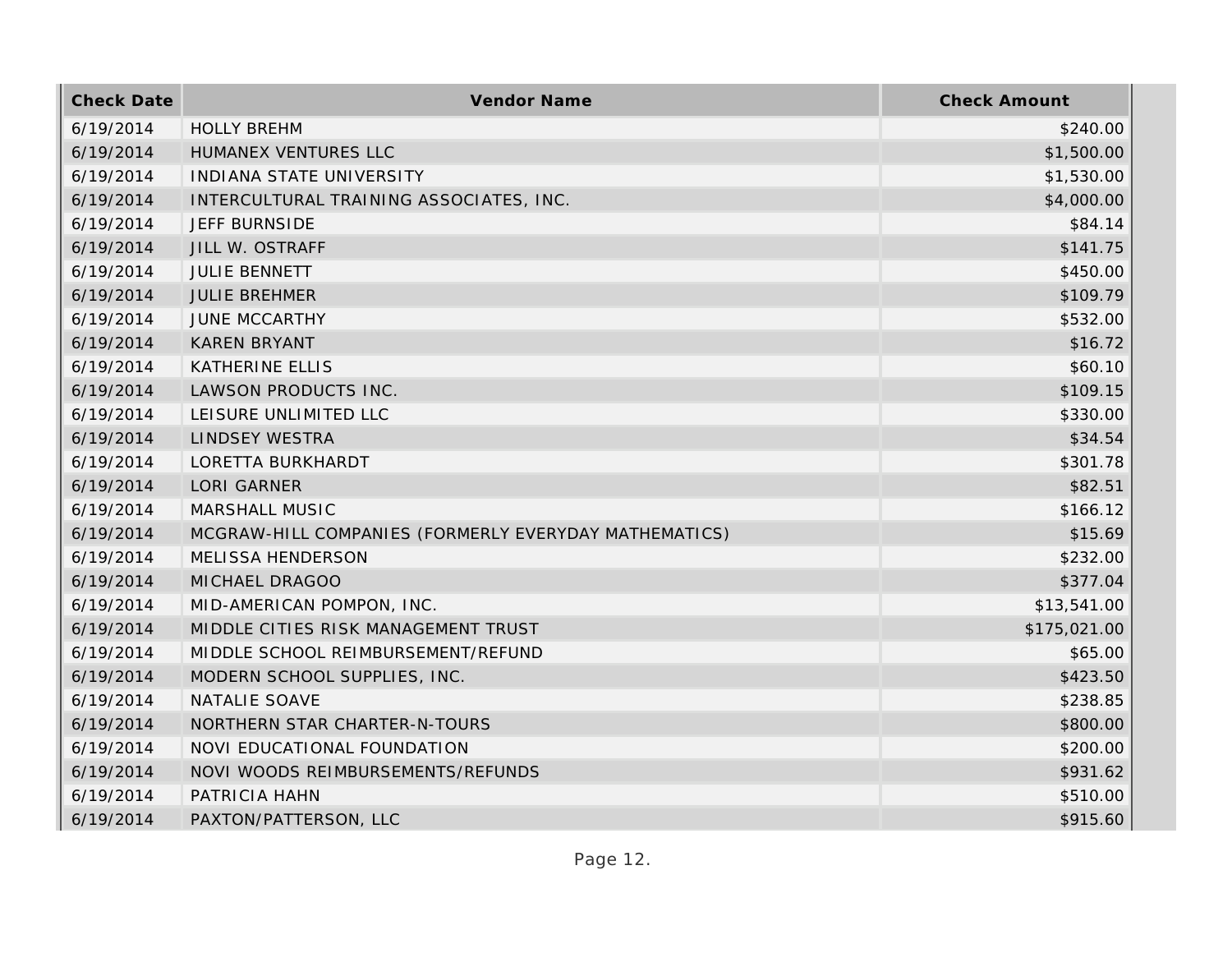| <b>Check Date</b> | Vendor Name                                                 | <b>Check Amount</b> |
|-------------------|-------------------------------------------------------------|---------------------|
| 6/19/2014         | PEDIATRIC HEALTH CONSULTANTS, INC.                          | \$22,926.08         |
| 6/19/2014         | PITSCO EDUCATION                                            | \$88.00             |
| 6/19/2014         | RACHELLE SHAFER                                             | \$114.40            |
| 6/19/2014         | ROYAL TRUCK & TRAILER SALES & SERVICE INC.                  | \$4,299.62          |
| 6/19/2014         | SAFEWAY SHREDDING LLC                                       | \$40.00             |
| 6/19/2014         | SARGENT-WELCH/VWR INTER'L                                   | \$1,266.61          |
| 6/19/2014         | STATE WIRE AND TERMINAL, INC                                | \$233.42            |
| 6/19/2014         | SUPERIOR DIESEL REPAIR, INC. DBA SUPERIOR TURBO & INJECTION | \$216.00            |
| 6/19/2014         | <b>TERRY GARCIA</b>                                         | \$178.19            |
| 6/19/2014         | THREADWORKS, LTD                                            | \$474.75            |
| 6/19/2014         | <b>TODD BEYER</b>                                           | \$168.00            |
| 6/19/2014         | TRANSPORTATION ACCESSORIES CO.                              | \$202.97            |
| 6/19/2014         | TRI-COUNTY INTERNATIONAL TRUCKS, INC.                       | \$80.96             |
| 6/19/2014         | UNITY SCHOOL BUS PARTS                                      | \$673.99            |
| 6/19/2014         | VERNIER SOFTWARE & TECHNOLOGY                               | \$147.00            |
| 6/19/2014         | VSC, INC                                                    | \$5,205.66          |
| 6/19/2014         | WILLIAM M. GERNON II                                        | \$750.00            |
| 6/19/2014         | WILLIAM RAYMOND TOFILSKI                                    | \$250.00            |
| 6/20/2014         | ENVISION BUILDERS, INC.                                     | \$1,890.00          |
| 6/20/2014         | FORESITE DESIGN, INC.                                       | \$8,000.00          |
| 6/20/2014         | LIVINGSTON POWER COMPANY LLC                                | \$103,041.00        |
| 6/20/2014         | PLANTE & MORAN CRESA, LLC                                   | \$20,551.46         |
| 6/20/2014         | PLANTE & MORAN, PLLC                                        | \$20,000.00         |
| 6/20/2014         | S & H TRUCKING & EXCAVATING L.L.C.                          | \$205,200.00        |
| 6/20/2014         | STANDARD & POOR'S FINANCIAL SERVICES, LLC                   | \$22,500.00         |
| 6/20/2014         | STAUDER, BARCH & ASSOCIATES, INC.                           | \$56,917.86         |
| 6/20/2014         | DONYA PIZZA NOVI LLC, DBA COTTAGE INN PIZZA                 | \$1,002.00          |
| 6/20/2014         | <b>EVER KOLD REFRIGERATION</b>                              | \$323.00            |
| 6/20/2014         | FOOD SERVICE REFUND/REIMB.                                  | \$64.70             |
| 6/20/2014         | FOOD SERVICE REFUND/REIMB.                                  | \$76.65             |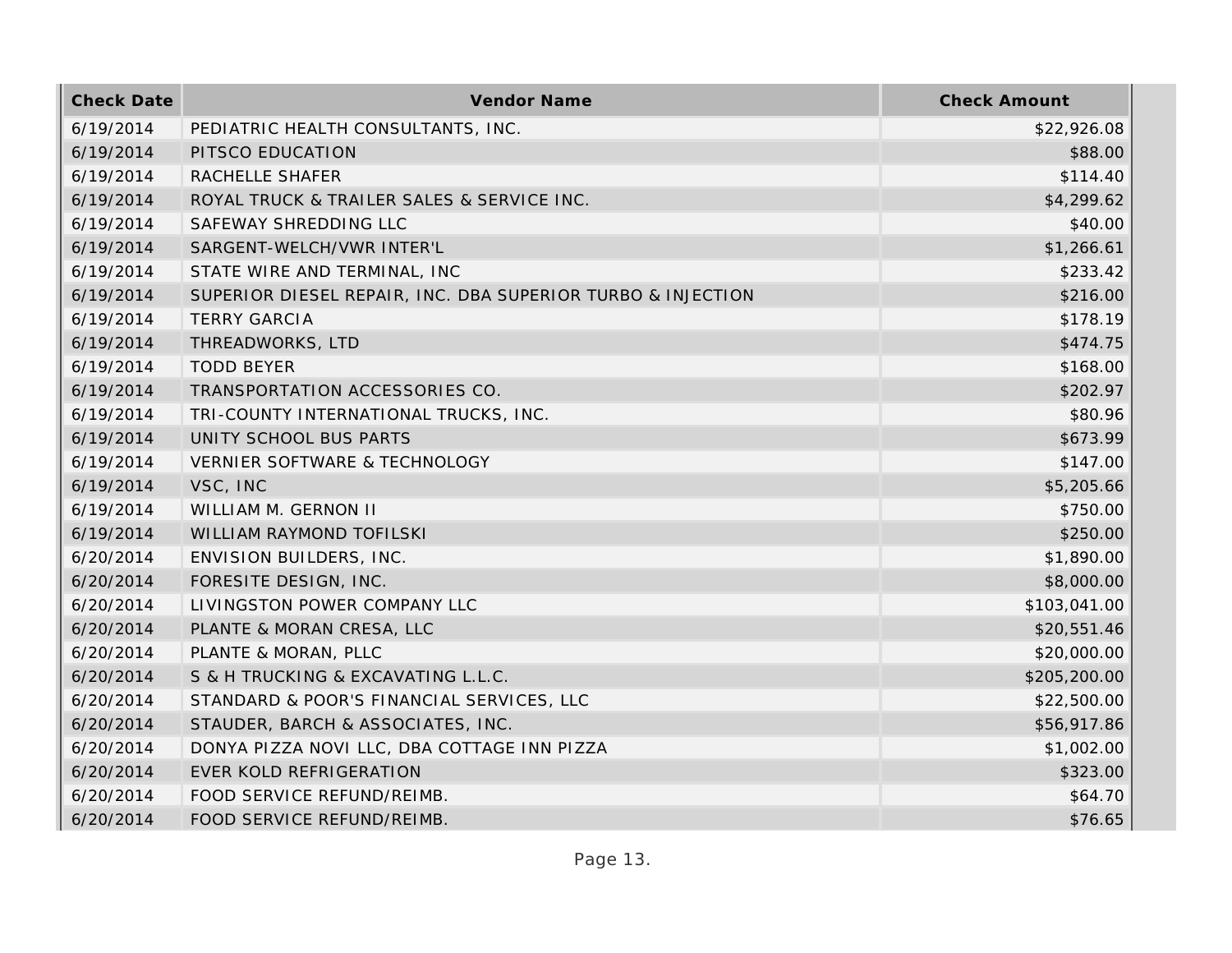| <b>Check Date</b> | Vendor Name                                                           | <b>Check Amount</b> |
|-------------------|-----------------------------------------------------------------------|---------------------|
| 6/20/2014         | FOOD SERVICE REFUND/REIMB.                                            | \$226.10            |
| 6/20/2014         | LIVONIA ITALIAN BAKERY                                                | \$264.00            |
| 6/20/2014         | NOVI TOWN PIZZA LLC                                                   | \$1,081.10          |
| 6/20/2014         | THE ARGUS-PRESS COMPANY                                               | \$1,291.64          |
| 6/20/2014         | <b>BETH HENDERSON</b>                                                 | \$28.56             |
| 6/20/2014         | CHRISTINE M. DIATIKAR                                                 | \$52.36             |
| 6/20/2014         | CINTAS CORPORATION #31                                                | \$81.15             |
| 6/20/2014         | DEAF & HEARING IMPAIRED SERVICES, INC.                                | \$102.36            |
| 6/26/2014         | DEAF & HEARING IMPAIRED SERVICES, INC.                                | (\$102.36)          |
| 6/20/2014         | FLEETPRIDE, INC.                                                      | \$498.00            |
| 6/20/2014         | FOLLETT LIBRARY RESOURCES                                             | \$1,411.15          |
| 6/20/2014         | HOEKSTRA TRANSPORTATION, INC.                                         | \$399.15            |
| 6/20/2014         | HR STAFFING TEAM LLC dba ENTECH STAFFING SOL./ENTECH MEDICAL STAFFING | \$1,100.00          |
| 6/20/2014         | JACKSON TRUCK SERVICE INC.                                            | \$550.36            |
| 6/20/2014         | JACOB R. VITALE PURE GREEN CLEANING LLC                               | \$295.00            |
| 6/20/2014         | <b>JOANNE MALBON</b>                                                  | \$158.70            |
| 6/20/2014         | NICOLE CARTER                                                         | \$736.90            |
| 6/20/2014         | OBSERVER & ECCENTRIC (ADS - NOVI NEWS)                                | \$117.90            |
| 6/20/2014         | PITNEY BOWES GLOBAL FINANCIAL SERVICES LLC                            | \$699.00            |
| 6/20/2014         | PLYMOUTH PT SPECIALISTS                                               | \$3,054.55          |
| 6/20/2014         | PROVIDENCE OCCUPATIONAL HEALTH PARTNERS                               | \$105.00            |
| 6/20/2014         | <b>SUSAN MCDONALD</b>                                                 | \$28.00             |
| 6/20/2014         | TRI-COUNTY INTERNATIONAL TRUCKS, INC.                                 | \$93.12             |
| 6/20/2014         | WW WILLIAMS MIDWEST INC. DBA WW WILLIAMS                              | \$654.00            |
| 6/24/2014         | THRUN LAW FIRM, P.C.                                                  | \$62,947.00         |
| 6/24/2014         | ANGELA SOUTHWORTH                                                     | \$136.90            |
| 6/24/2014         | ARBOR SCIENTIFIC                                                      | \$412.45            |
| 6/24/2014         | AT&T                                                                  | \$1,773.91          |
| 6/24/2014         | CHRISTINE J. HARRIS                                                   | \$172.78            |
| 6/24/2014         | EBSCO INDUSTRIES, INC. EBSCO INFORMATION SERVICES, EBSCO PUBLISHING   | \$3.02              |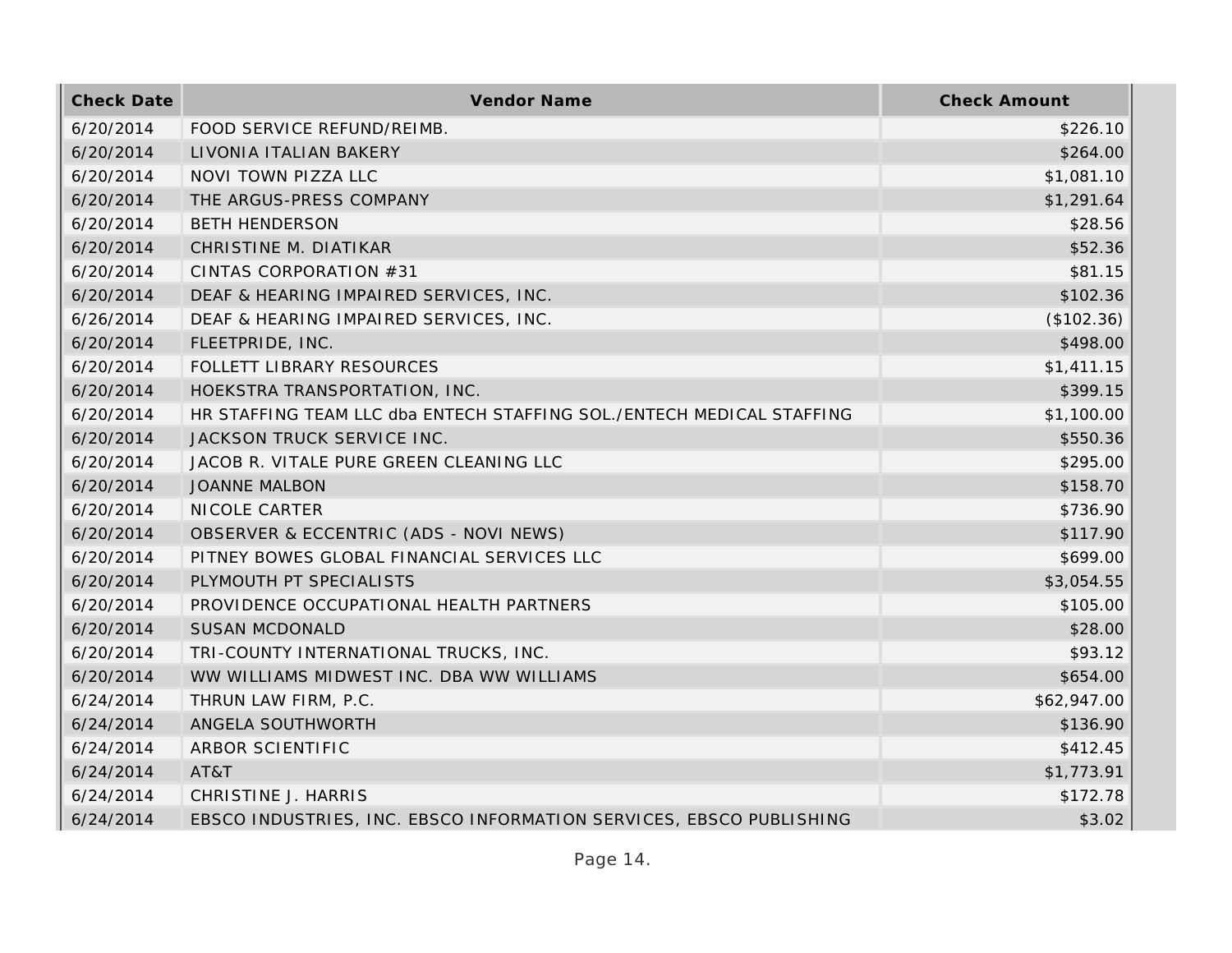| <b>Check Date</b> | Vendor Name                                                           | <b>Check Amount</b> |
|-------------------|-----------------------------------------------------------------------|---------------------|
| 6/24/2014         | EXELON CORPORATION CONSTELLATION NEW ENERGY - GAS DIVISION, LLC       | \$0.00              |
| 6/24/2014         | EXELON CORPORATION CONSTELLATION NEW ENERGY - GAS DIVISION, LLC       | \$20,503.38         |
| 6/24/2014         | EZSTREAM.COM SCHOLASTIC TOOLS LLC                                     | \$50.00             |
| 6/24/2014         | FEDEX ACCT ***378 or ACCT ***353                                      | \$27.10             |
| 6/24/2014         | <b>GOPHER</b>                                                         | \$229.38            |
| 6/24/2014         | <b>HEINEMANN</b>                                                      | \$77.00             |
| 6/24/2014         | J.W. PEPPER & SON, INC.                                               | \$218.49            |
| 6/24/2014         | <b>KATHRYN HALL</b>                                                   | \$415.47            |
| 6/24/2014         | <b>KELLY ARNOLD</b>                                                   | \$122.70            |
| 6/24/2014         | <b>KIM WESNER</b>                                                     | \$33.57             |
| 6/24/2014         | LAKE ORION SCHOOLS                                                    | \$1,117.72          |
| 6/24/2014         | LB OFFICE PRODUCTS                                                    | \$118.00            |
| 6/24/2014         | OAK MANAGEMENT CORPORATION LYON OAKS BANQUET CENTER                   | \$1,490.50          |
| 6/24/2014         | PRODUCTION TOOL SUPPLY CO                                             | \$390.60            |
| 6/24/2014         | ROTARY CLUB OF NOVI, MICHIGAN NOVI ROTARY CLUB                        | \$190.00            |
| 6/24/2014         | SAFEWAY SHREDDING LLC                                                 | \$60.00             |
| 6/25/2014         | AARON D. COX                                                          | \$285.81            |
| 6/25/2014         | AXA EQUITABLE EQUI-VEST                                               | \$111.36            |
| 6/25/2014         | CHAPTER 13 TRUSTEE DAVID WM. RUSKIN                                   | \$770.09            |
| 6/25/2014         | INTERNATIONAL UNION OPERATING ENGINEERS, LOCAL 324                    | \$116.20            |
| 6/25/2014         | MISDU MICHIGAN STATE DISBURSEMENT                                     | \$2,022.14          |
| 6/25/2014         | PHEAA PENNSYLVANIA HIGHER EDUCATION ASSISTANCE AGENCY                 | \$175.36            |
| 6/25/2014         | U.S. DEPARTMENT OF EDUCATION STUDENT FINANCIAL ASSISTANCE/COLLECTIONS | \$160.55            |
| 6/25/2014         | UNITED WAY                                                            | \$75.00             |
| 6/25/2014         | WINDHAM PROFESSIONALS, INC.                                           | \$482.18            |
| 6/25/2014         | FOOD SERVICE REFUND/REIMB.                                            | \$87.80             |
| 6/25/2014         | <b>KAREN DIXON</b>                                                    | \$24.24             |
| 6/25/2014         | PIZZA HUT/REDBERRY RESTO BRANDS INTL INC.                             | \$331.25            |
| 6/25/2014         | ACE TRANSPORTATION INC.                                               | \$4,278.00          |
| 6/25/2014         | <b>ALEC COOPER</b>                                                    | \$49.90             |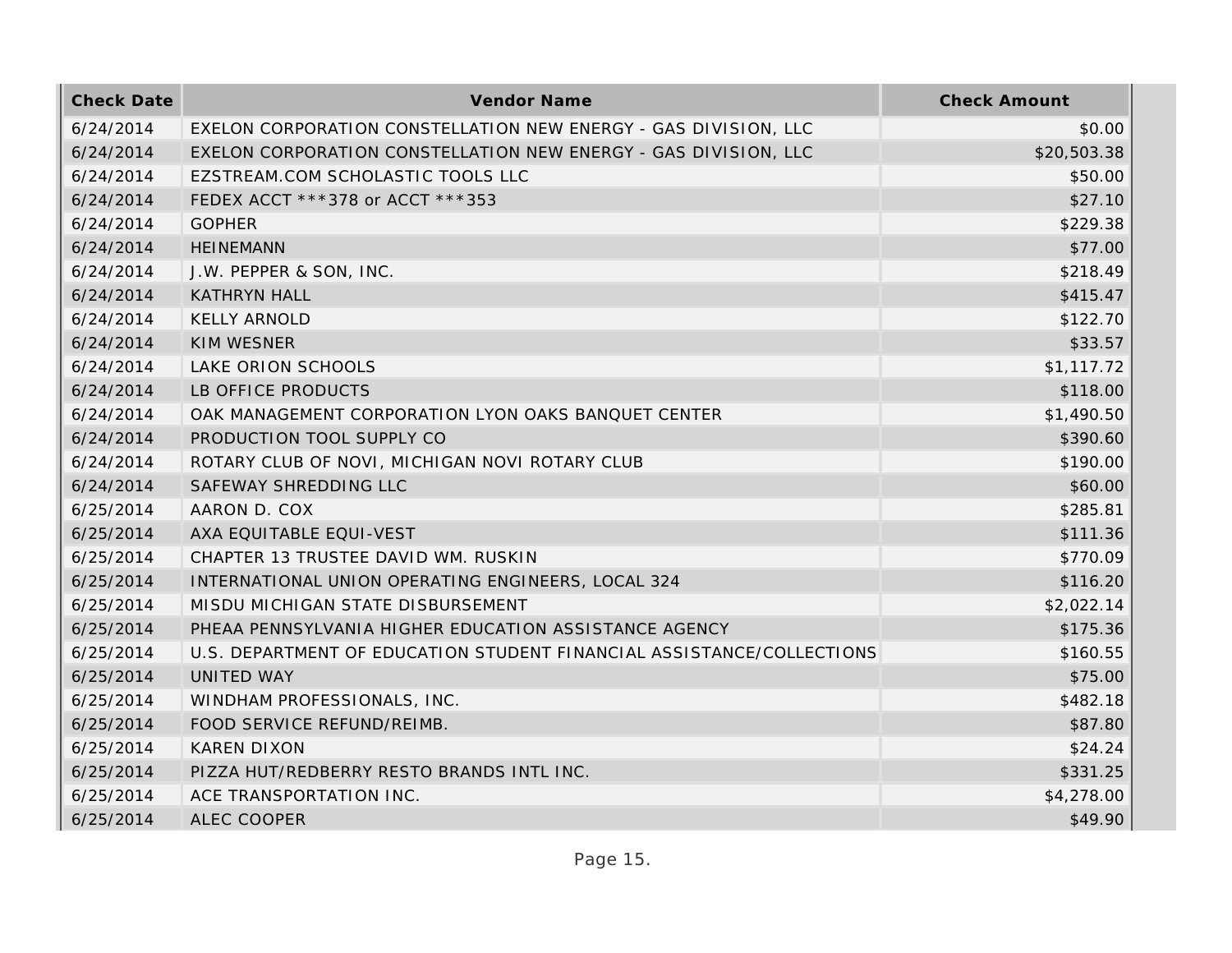| <b>Check Date</b> | Vendor Name                                              | <b>Check Amount</b> |
|-------------------|----------------------------------------------------------|---------------------|
| 6/25/2014         | ALEXANDRA FELICE                                         | \$120.00            |
| 6/25/2014         | ALEXANDRIA IACOBELLI                                     | \$146.56            |
| 6/25/2014         | ALLEGRA PLYMOUTH                                         | \$239.80            |
| 6/25/2014         | <b>ALLIE LIPSON</b>                                      | \$50.00             |
| 6/25/2014         | <b>ASHLEY KARINEN</b>                                    | \$135.20            |
| 6/25/2014         | ATHLETIC REIMBURSEMENTS/REFUNDS                          | \$50.00             |
| 6/25/2014         | <b>BAILEY BAUMBICK</b>                                   | \$50.00             |
| 6/25/2014         | <b>BRIAN GORDON</b>                                      | \$635.70            |
| 6/25/2014         | CAROL CHAPUT                                             | \$34.88             |
| 6/25/2014         | CHELSEA JULIAN                                           | \$246.16            |
| 6/25/2014         | <b>DALE ROGERS</b>                                       | \$287.94            |
| 6/25/2014         | <b>DEB LAYA</b>                                          | \$110.63            |
| 6/25/2014         | DTE ENERGY                                               | \$0.00              |
| 6/25/2014         | DTE ENERGY                                               | \$9,838.40          |
| 6/25/2014         | <b>ESC PROMOTIONS</b>                                    | \$163.78            |
| 6/25/2014         | EXECUTIVE ENERGY SERVICES, LLC ATTN: ACCOUNTS RECEIVABLE | \$400.00            |
| 6/25/2014         | <b>GAIL ZIELINSKI</b>                                    | \$34.75             |
| 6/25/2014         | HSP EPI ACQUISITION, LLC LOCKBOX DBA ENTERTAINMENT       | \$572.00            |
| 6/25/2014         | JADE ANTOLEC                                             | \$120.00            |
| 6/25/2014         | <b>JEFF BURNSIDE</b>                                     | \$87.72             |
| 6/25/2014         | <b>JENNA LOWNEY</b>                                      | \$40.00             |
| 6/25/2014         | JOSTENS, INC.                                            | \$120.19            |
| 6/25/2014         | KASEY ANN LOWNEY                                         | \$120.00            |
| 6/25/2014         | <b>KELSEY E. MILLER</b>                                  | \$120.00            |
| 6/25/2014         | KENSINGTON VALLEY SPORTS, LLC                            | \$125.00            |
| 6/25/2014         | <b>KERRI MCMAHAN</b>                                     | \$120.00            |
| 6/25/2014         | <b>KRISTIN CORRION</b>                                   | \$49.94             |
| 6/25/2014         | <b>KRISTIN FRANCHI</b>                                   | \$234.36            |
| 6/25/2014         | MARCI ABEL                                               | \$47.56             |
| 6/25/2014         | MARK'S OUTDOOR POWER & EQUIPMENT                         | \$775.20            |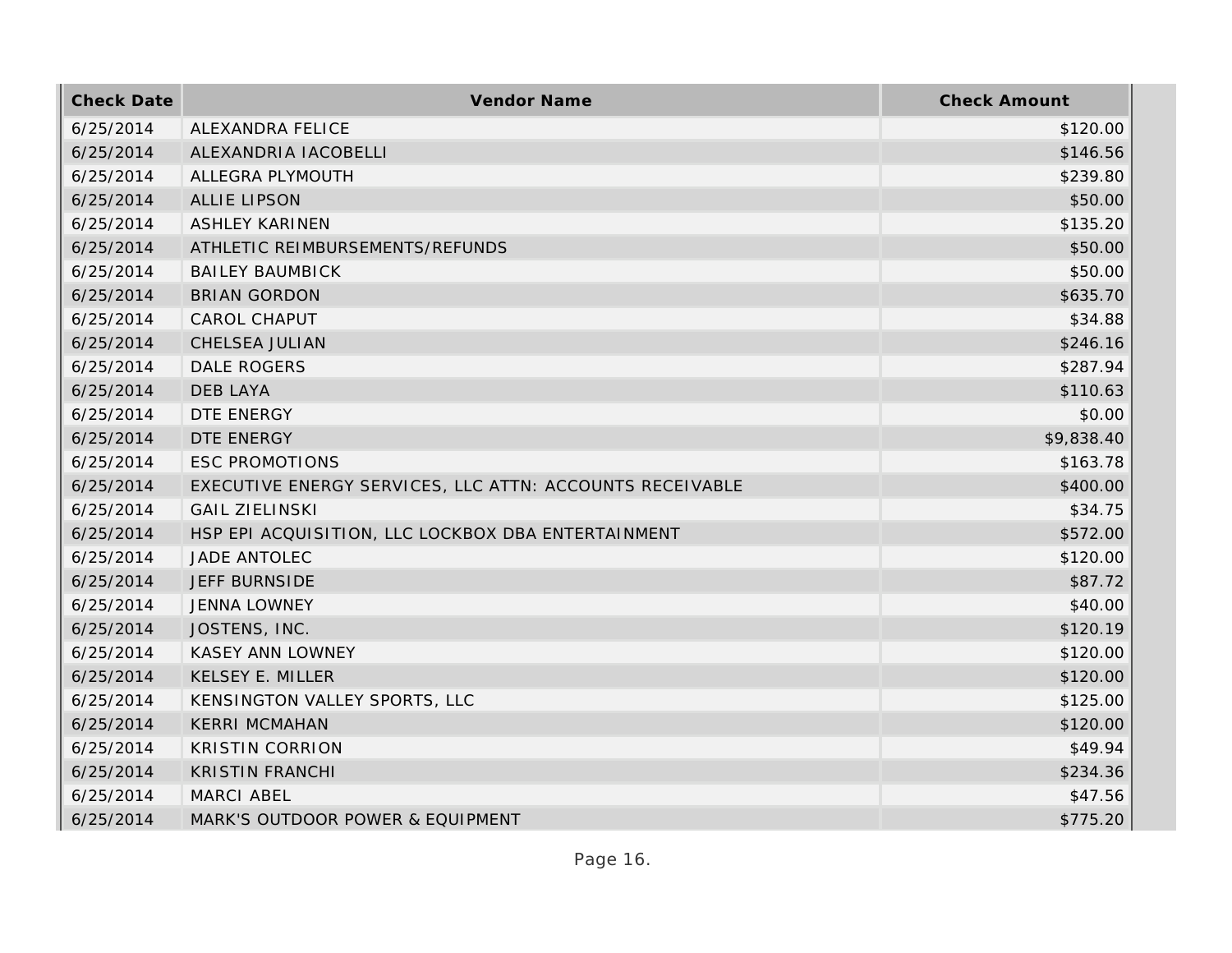| <b>Check Date</b> | Vendor Name                                      | <b>Check Amount</b> |
|-------------------|--------------------------------------------------|---------------------|
| 6/25/2014         | MATTHEW JOHNSON                                  | \$200.00            |
| 6/25/2014         | MHSAA MICHIGAN H.S. ATHLETIC ASSOC.              | \$1,696.10          |
| 6/25/2014         | MICHELE WARECK                                   | \$229.36            |
| 6/25/2014         | <b>NORIKO ROSEN</b>                              | \$253.86            |
| 6/25/2014         | PEDIATRIC HEALTH CONSULTANTS, INC.               | \$9,640.87          |
| 6/25/2014         | PLANTE & MORAN, PLLC                             | \$1,455.00          |
| 6/25/2014         | <b>ROBERT BAKER</b>                              | \$260.06            |
| 6/25/2014         | SHANNON E. HADLEY                                | \$63.12             |
| 6/25/2014         | SHEILA MCDONNELL                                 | \$34.16             |
| 6/25/2014         | SOUTH LYON HIGH SCHOOL SOUTH LYON ATHLETICS      | \$100.00            |
| 6/25/2014         | TEAM SPORTS INC.                                 | \$9,243.35          |
| 6/25/2014         | <b>TERESA BROWNE</b>                             | \$71.12             |
| 6/25/2014         | THE BIG SALAD, LLC                               | \$1,210.00          |
| 6/25/2014         | THREADWORKS, LTD                                 | \$330.00            |
| 6/25/2014         | <b>WANDA CIANCIO</b>                             | \$122.12            |
| 6/26/2014         | GREAT LAKES FURNITURE SUPPLY, INC.               | \$11,570.00         |
| 6/26/2014         | A PARTS WAREHOUSE                                | \$164.04            |
| 6/26/2014         | ABC CAB/AIRTRANS                                 | \$2,067.00          |
| 6/26/2014         | ALLEGRA PLYMOUTH                                 | \$803.57            |
| 6/26/2014         | AMERICAN RED CROSS SOUTHEASTERN MICHIGAN CHAPTER | \$486.00            |
| 6/26/2014         | CINTAS CORPORATION #31                           | \$81.15             |
| 6/26/2014         | DTE ENERGY                                       | \$2,190.93          |
| 6/26/2014         | <b>FLASH GLASS</b>                               | \$570.00            |
| 6/26/2014         | <b>GLEN K WALTHALL</b>                           | \$40.09             |
| 6/26/2014         | HIGH SCHOOL REIMBURSEMENTS/REFUNDS               | \$67.17             |
| 6/26/2014         | HOEKSTRA TRANSPORTATION, INC.                    | \$329.05            |
| 6/26/2014         | <b>JEFF BURNSIDE</b>                             | \$35.00             |
| 6/26/2014         | KNIGHT'S AUTO SUPPLY, INC.                       | \$37.06             |
| 6/26/2014         | LOGISOFT COMPUTER PRODUCTS LLC                   | \$173.78            |
| 6/26/2014         | MHSAA MICHIGAN H.S. ATHLETIC ASSOC.              | \$1,300.00          |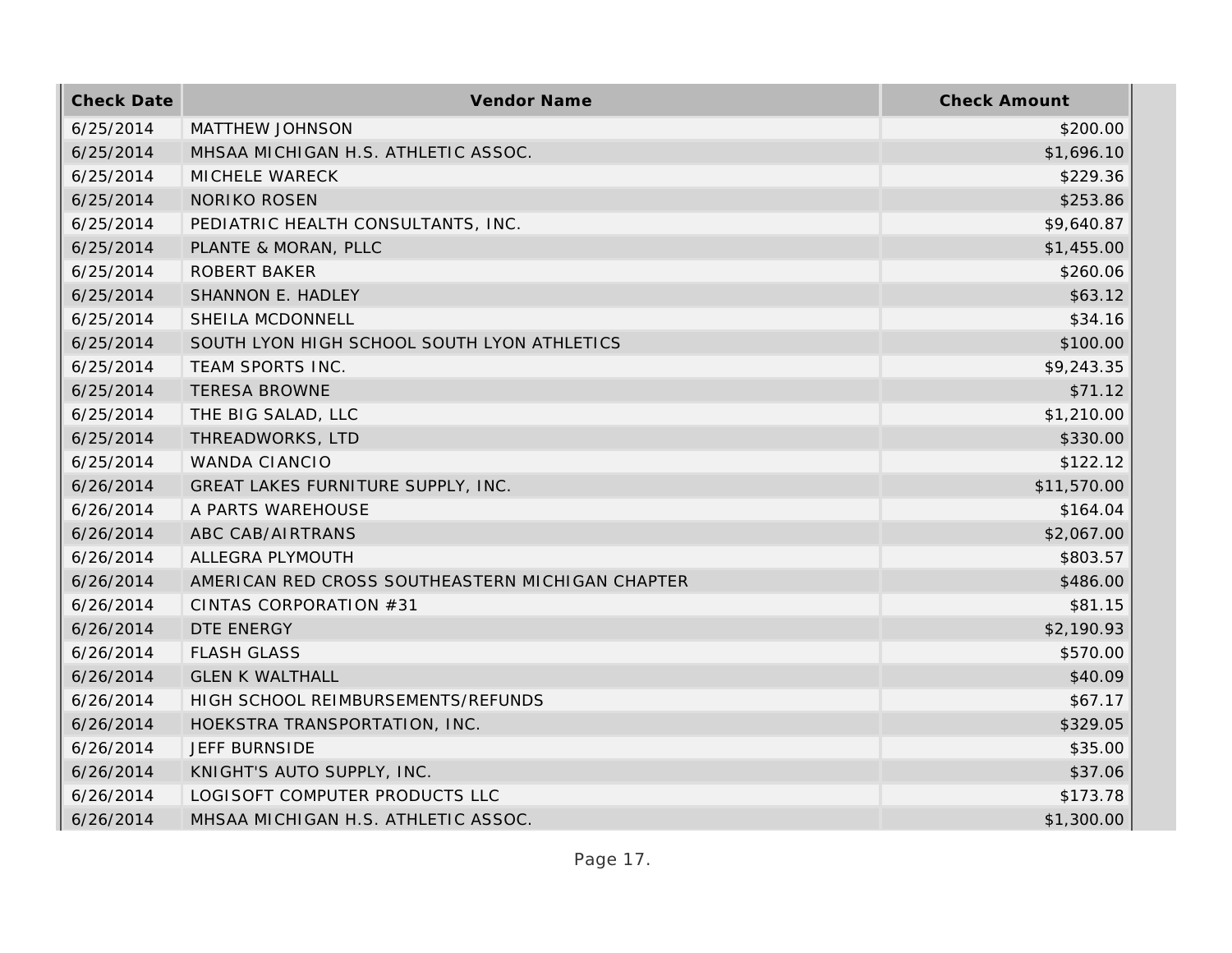| <b>Check Date</b> | Vendor Name                                                          | <b>Check Amount</b> |
|-------------------|----------------------------------------------------------------------|---------------------|
| 6/26/2014         | <b>MYLA LEE</b>                                                      | \$871.71            |
| 6/26/2014         | <b>NORIKO ROSEN</b>                                                  | \$1,366.37          |
| 6/26/2014         | PHONAK, INC.                                                         | \$270.00            |
| 6/26/2014         | RODNEY FRANCHI                                                       | \$156.82            |
| 6/26/2014         | SAFEWAY SHREDDING LLC                                                | \$80.00             |
| 6/26/2014         | SHAILEE PATEL                                                        | \$865.64            |
| 6/26/2014         | STAPLES ADVANTAGE                                                    | \$231.83            |
| 6/26/2014         | TEAM SPORTS INC.                                                     | \$86.96             |
| 6/26/2014         | <b>TOUGH SUPPLY</b>                                                  | \$918.25            |
| 6/26/2014         | TRANSPORTATION ACCESSORIES CO.                                       | \$1,130.28          |
| 6/26/2014         | UNITY SCHOOL BUS PARTS                                               | \$250.68            |
| 6/26/2014         | WALSWORTH PUBLISHING COMPANY                                         | \$5,350.59          |
| 6/30/2014         | ALLEGRA PLYMOUTH                                                     | \$6,228.58          |
| 6/30/2014         | ASCAP AMERICAN SOCIETY OF COMPOSERS                                  | \$325.00            |
| 6/30/2014         | <b>CHARLES LACLEAR</b>                                               | \$433.33            |
| 6/30/2014         | DEAF COMMUNITY ADVOCACY NETWORK                                      | \$102.36            |
| 6/30/2014         | DELL MARKETING L.P.                                                  | \$433.17            |
| 6/30/2014         | DUNCAN DISPOSAL SYSTEMS INC.                                         | \$100.00            |
| 6/30/2014         | EASTERN MICHIGAN UNIVERSITY                                          | \$12,011.32         |
| 6/30/2014         | HIGH SCHOOL REIMBURSEMENTS/REFUNDS                                   | \$78.00             |
| 6/30/2014         | INTEGRATED SUPPLY NETWORK LLC PREFERRED TOOL & EQUIPMENT/K-TOOL CORP | \$779.84            |
| 6/30/2014         | <b>JS FRY CONSULTING</b>                                             | \$5,616.90          |
| 6/30/2014         | <b>KATY DINKELMANN</b>                                               | \$345.90            |
| 6/30/2014         | NETECH CORP.                                                         | \$8,032.00          |
| 6/30/2014         | OAKLAND SCHOOLS                                                      | \$3,122.00          |
| 6/30/2014         | PAXTON/PATTERSON, LLC                                                | \$304.00            |
| 6/30/2014         | THE RIEGLE PRESS, INC.                                               | \$122.40            |
| 6/30/2014         | SBSI SOFTWARE INC.                                                   | \$6,100.60          |
| 6/30/2014         | SE REIMBURSEMENT/REFUND                                              | \$30.85             |
| 6/30/2014         | SPECTRUM INDUSTRIES INC.                                             | \$1,387.64          |